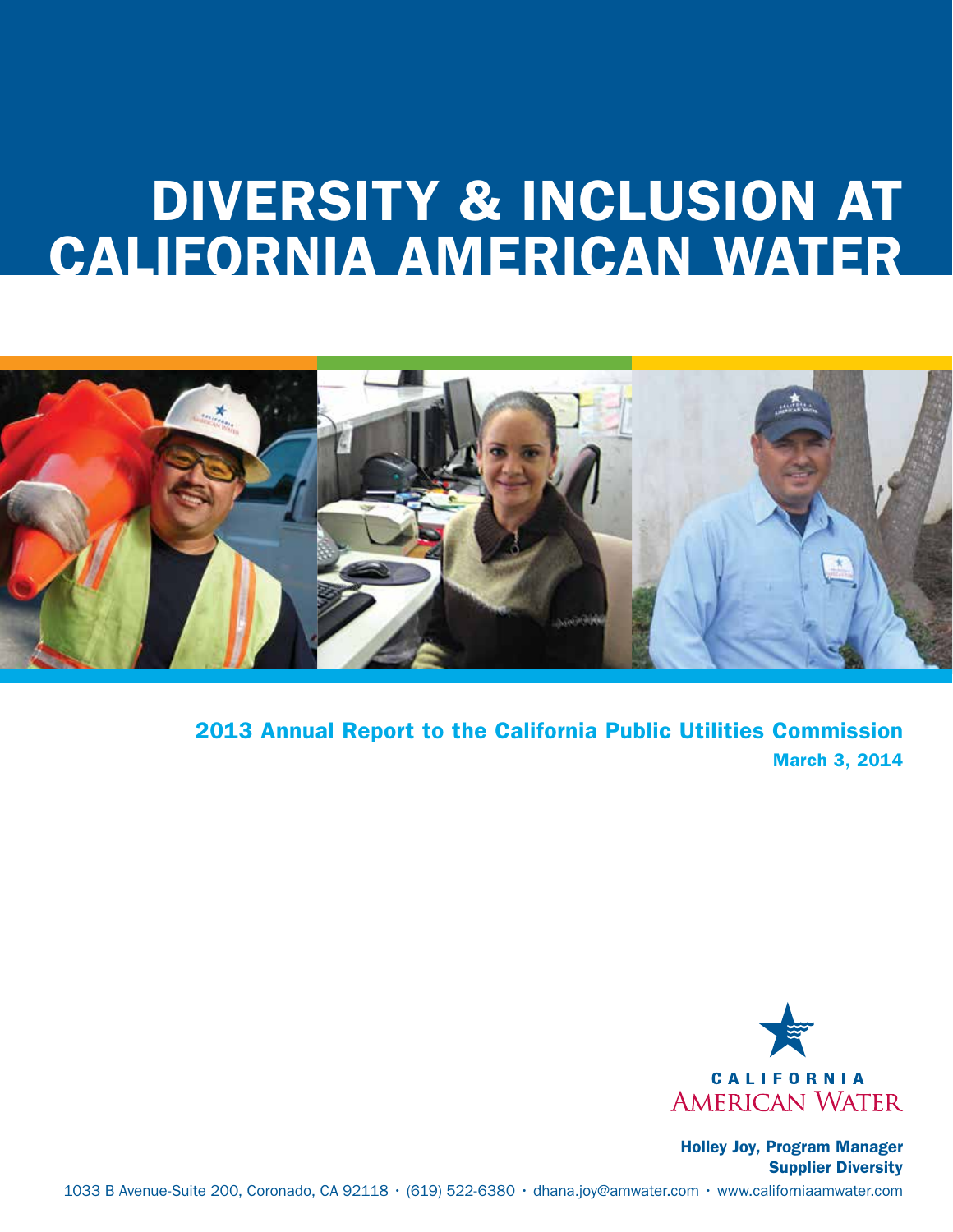## POLICY

California American Water recognizes the value of supplier diversity as a strategic business decision, and is committed to seeking and identifying diverse suppliers and offering them an opportunity to compete for materials and service contracts.

## VISION

We will create, develop and maximize administrative procurement processes to include, educate, mentor and develop diverse suppliers. We will actively seek to provide contract opportunities to diverse suppliers who meet our high standards for product and/or service delivery, cost effectiveness and administrative efficiencies.

### MISSION

Our mission is succinct: to provide opportunities and open business doors to diverse suppliers who otherwise would not have been knowledgeable of contract opportunities with California American Water. We will be unceasing in our outreach to identify diverse suppliers and ensure that available contract opportunities are known and reviewed in an open and fair competitive business environment.

Cover: California American Water employees Tino Gamboa, Utility Worker; Jenny Sepulveda, Administrative Assistant; Leo Nevarez, Utility Worker

On this page: Spencer Philips Sr., Engineering Tech. Developer Services; Veronica Aguilera, Water Conservation Specialist; Ozzie Perez, Distribution Foreman - Meters

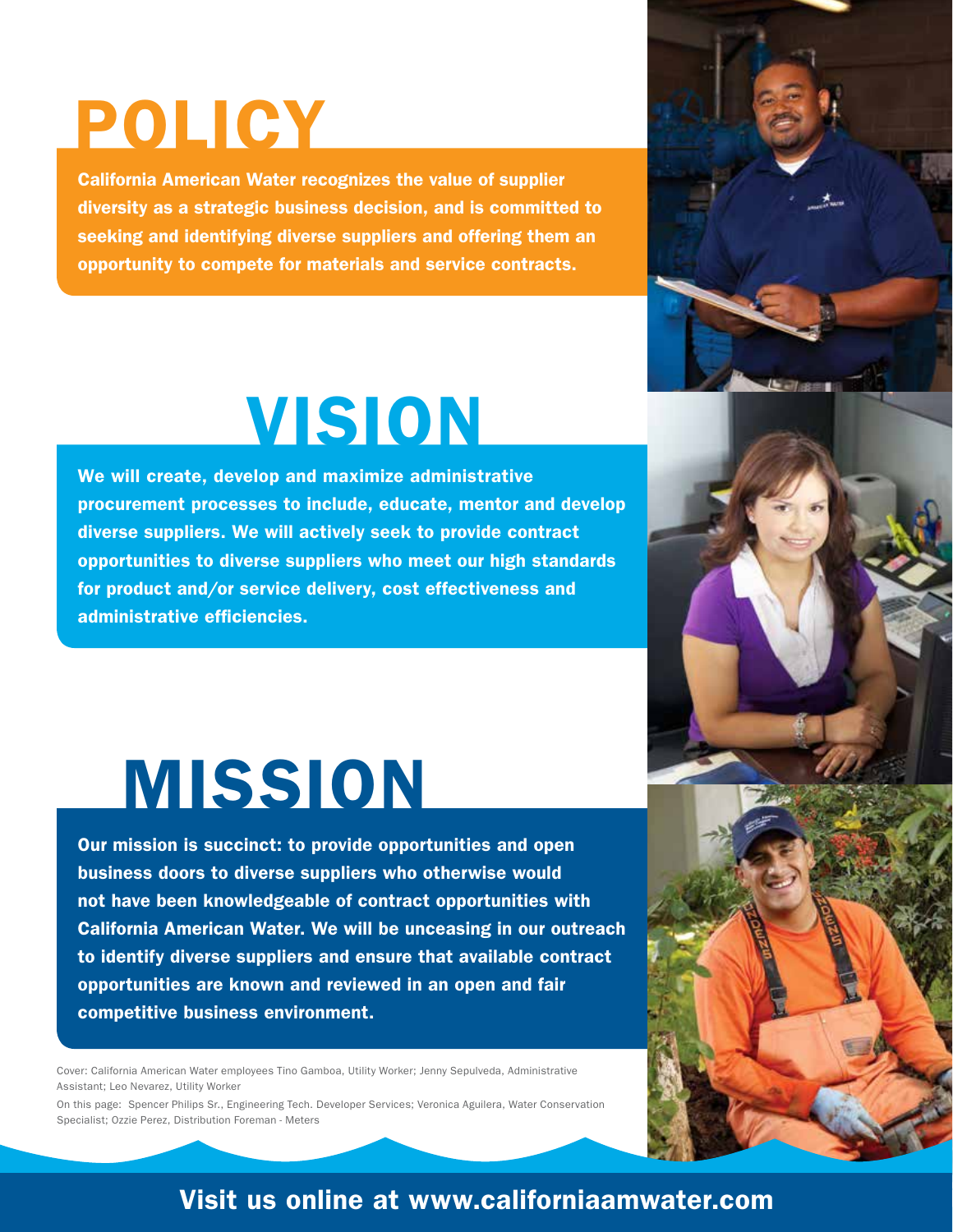### TABLE OF CONTENTS

|                        | <b>PRESIDENT'S MESSAGE</b>                                                               | 1  |
|------------------------|------------------------------------------------------------------------------------------|----|
| <b>2013 HIGHLIGHTS</b> |                                                                                          | 2  |
|                        | 9.1.1 Internal/External Activities                                                       | 3  |
|                        | 9.1.2 Summary of Purchases or Contracts                                                  | 6  |
|                        | 9.1.3 Itemization of WMDVBE Program Expenses                                             | 12 |
|                        | 9.1.4 Description of Progress in Meeting or Exceeding Set Goals                          | 13 |
|                        | 9.1.5 Summary of Prime Contractor Utilization of WMDVBE Subcontractors                   | 14 |
|                        | 9.1.6 WMDVBE Complaints                                                                  | 15 |
|                        | 9.1.7 Summary of Purchases or Contracts for Products and Services in Excluded Categories | 15 |
|                        | 9.1.8 Recruitment Efforts in Low Utilization Categories                                  | 15 |
|                        | 9.1.9 Document Retention                                                                 | 15 |
|                        | <b>2014 ANNUAL PLAN</b>                                                                  | 16 |
|                        | 10.1.1 WMDVBE Short, Mid and Long Term Goals                                             | 17 |
|                        | 10.1.2 Planned Internal/External Activities                                              | 18 |
|                        | 10.1.3 Plans to Seek and Recruit WMDVBE Suppliers in Underutilized Areas                 | 19 |
|                        | 10.1.4 Plans to Seek and Recruit WMDVBE Suppliers for Excluded Categories                | 19 |
|                        | 10.1.5 Planned Subcontracting Opportunities                                              | 19 |
|                        | 10.1.6 Program Compliance                                                                | 19 |

#### GOVERNANCE 20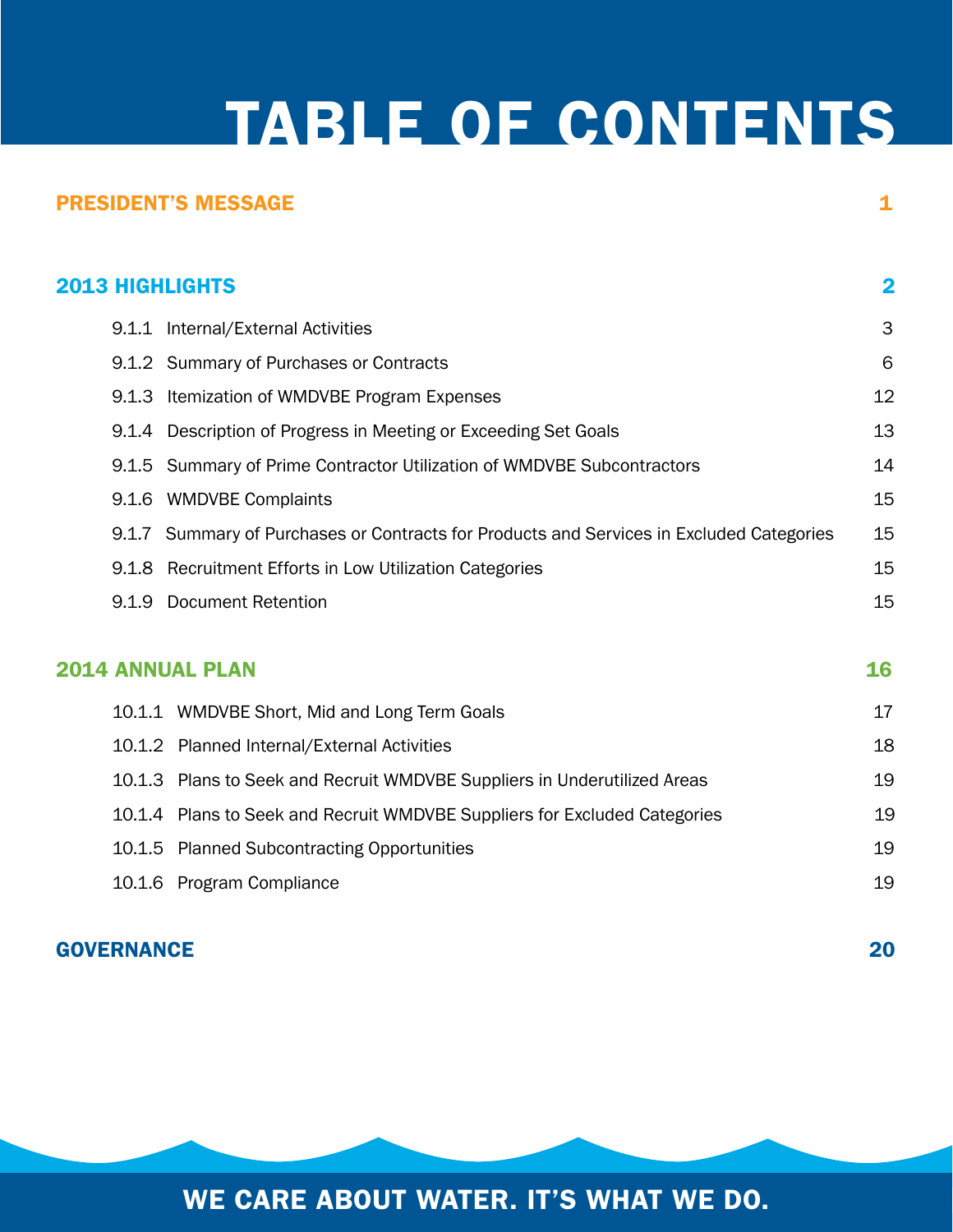## PRESIDENT'S MESSAGE

#### Making Diversity & Inclusion an Integral Part of Who We Are

In any organization, there is a life cycle and a learning curve. In many organizations, supplier diversity started because there was a goal that had to be met. It then moved to a phase where diversity needed to be integrated into the organization's culture as a core value. While our company still has work

*Rob MacLean, President*

to do, I am proud to say I believe we've moved past these phases to an area where diversity and inclusion is not just a core value, but a competitive advantage.

Whether you are a customer, vendor or potential vendor, employee or potential employee, regulator, board member or shareholder, our commitment to diversity delivers value and differentiates us from our peers.

I am proud of the work our entire team did on diversity and inclusion in 2013:

- Total diverse spend of 29.78%, the 3rd year our company has exceeded the goal of 21.5%.
- Addition of 14 qualified diverse vendors.
- Increase in second tier spend from \$280,000 to \$1,800,000.
- Continued leadership in industry events and governance diversity.

My personal commitment, as well as that of our entire company, is to the full scope of diversity including governance, employment and procurement/suppliers. Working together I believe we have created a culture that lives these values, and that diversity is a competitive advantage which has improved our service to both our customers and communities. I am proud to present this Supplier Diversity report to the California Public Utilities Commission which reflects the contributions and achievements of our entire team.

Sincerely,

Rob MacLean President

 $\mathbf{I}_1$  visit us online at www.californiaamwater.com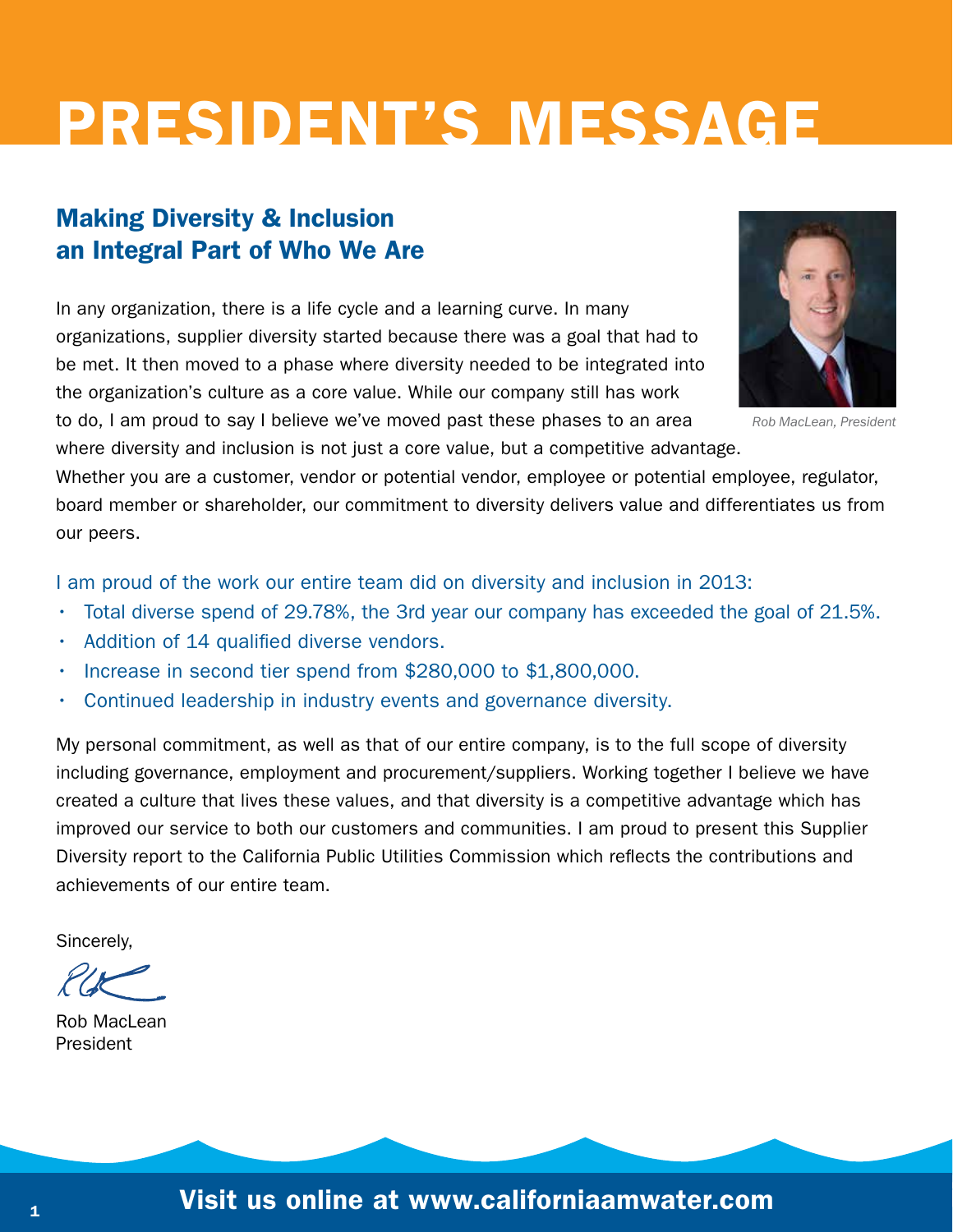California American Water has enjoyed another successful year in supplier diversity. In 2012 we acknowledged that a sustainable Supplier Diversity Program includes an engaged, pro-active and consistent approach to all components of diversity and inclusion. We believe and have experienced with the results of 2013, that continuing this approach will take us beyond the numbers!

California American Water remains committed to the entire scope of diversity including governance, employment and procurement/suppliers. Here is a summary of our notable achievements:

- ★ 29.78% Diverse Spend. This is a record breaking achievement, surpassing prior years' performance and setting the stage for more accomplishments in all Supplier Diversity Program component areas.
- $\star$  Second Tier Spend Increases 400%. In 2012, we attained \$280K in Second Tier spend. In 2013, when we engaged our Prime Suppliers in our objectives for supplier diversity, that amount increased to \$1.8 million. We will continue to leverage our relationships to engage and encourage greater participation and utilization of diverse suppliers with our Prime Contractors.
- \* NUDC Executive Committee Appointment. California American Water President, Robert MacLean is appointed to the Executive Committee of the National Utilities Diversity Council (NUDC). He was elected to the Board of Directors of the NUDC in 2012.
- $\star$  National Supplier Diversity Manager. As a result of the successes achieved by California American Water and the continued efforts to increase awareness of supplier diversity objectives to our corporate entity, American Water Works, recruitment has begun to place a National Supplier Diversity Manager.

These next pages will detail the highlights of our program and the efforts contributed by team members to reach our objectives.

#### WE CARE ABOUT WATER. IT'S WHAT WE DO.  $\frac{2}{3}$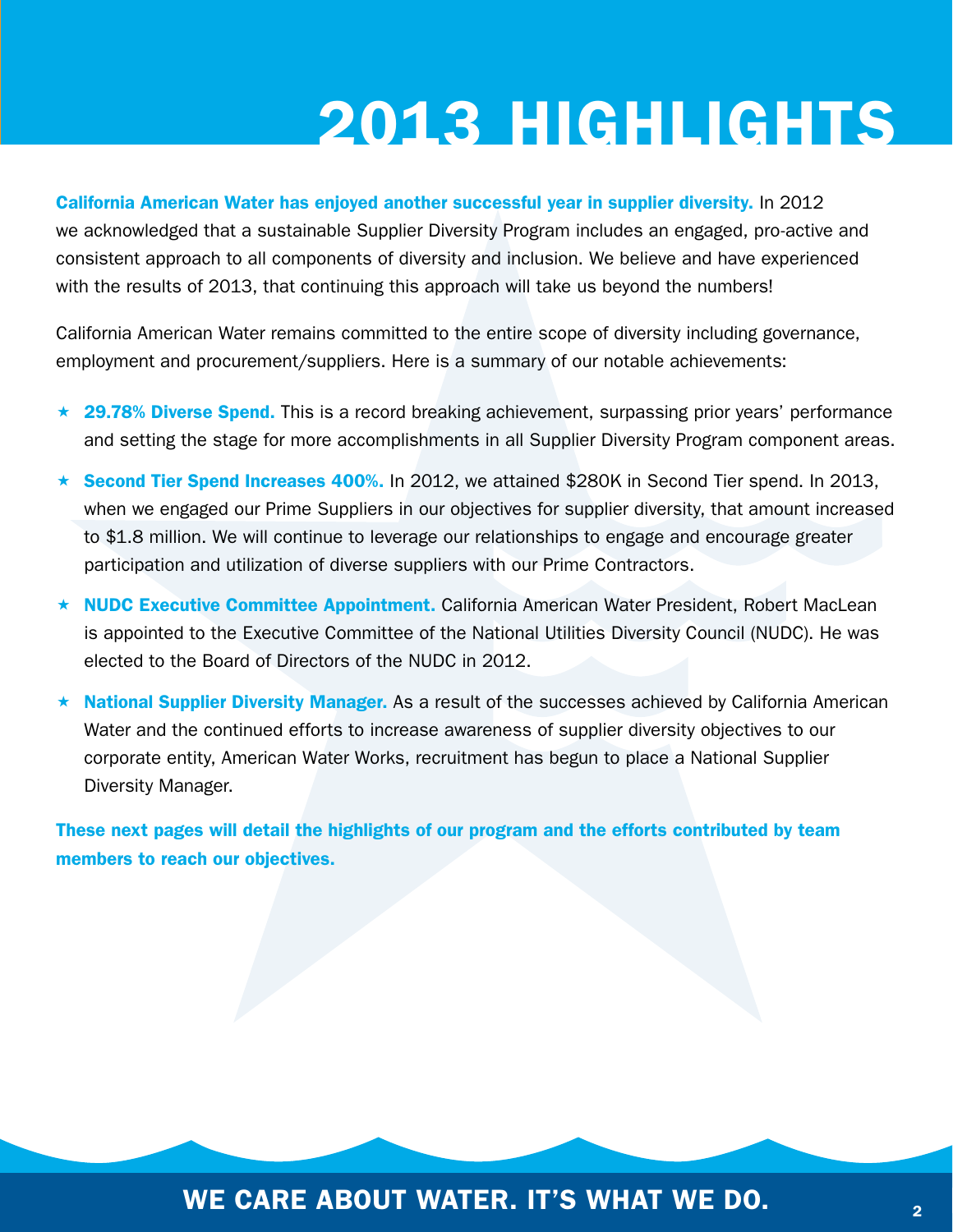#### SECTION 9.1.1 - Internal/External Activities

#### 2013 Outreach Activities

In 2013 California American Water sought to engage employees in supporting our Supplier Diversity Program by encouraging them to attend these vendor/other outreach events.

#### 2013 Diversity Events

| <b>FEBRUARY</b> | 27                      | <b>SCMSDC Minority Business Opportunity Day, City of Industry</b>                              |
|-----------------|-------------------------|------------------------------------------------------------------------------------------------|
|                 | $\overline{7}$          | US Pan Asian American Chamber Business Matchmaking Event, Santa Ana                            |
|                 | 8                       | California Utility Diversity Council Meeting, Los Angeles                                      |
| <b>MARCH</b>    | 19                      | Joint Utilities Quarterly Meeting, WebEx                                                       |
|                 | 25                      | Connect the Dots - Women in Business Networking, Los Angeles                                   |
|                 | 27                      | Utility Supplier Diversity Program Committee Monthly Meeting, Ontario                          |
|                 | $\overline{\mathbf{2}}$ | California Public Utilities Commission - Small Utilities Forum, San Francisco                  |
|                 | 11                      | California Public Utilities Commission/PG&E Small Business Expo, Bakersfield                   |
|                 | 12                      | California Utility Diversity Council Monthly Meeting, WebEx                                    |
| <b>APRIL</b>    | 15                      | Joint Utilities Quarterly Meeting, Irvine                                                      |
|                 | 18                      | Utility Supplier Diversity Program Committee Monthly Meeting, San Jose                         |
|                 | 23                      | California Public Utilities Commission Small Business Workshop, Los Angeles                    |
|                 | 30                      | Commissioner Carla Peterman Reception - Hosted by Southern California Gas Company, Los Angeles |
|                 | $\mathbf{1}$            | National Utility Diversity Council Members and Friends Reception, Los Angeles                  |
|                 | 10                      | California Utility Diversity Council Monthly Meeting, Conference Call                          |
|                 | 13                      | Utility Supplier Diversity Program Committee Monthly Meeting, Garden Grove                     |
| <b>MAY</b>      | $13 - 14$               | Keeping The Promise Disabled Veteran Business Enterprises Business Alliance, Garden Grove      |
|                 | 17                      | San Diego Minority Supplier Diversity Council VIP Reception and Awards Ceremony, Escondido     |
|                 | 23                      | City of Los Angeles Business Opportunity Expo, Los Angeles                                     |
|                 | 27                      | Harvey Milk Foundation Diversity Breakfast, San Diego                                          |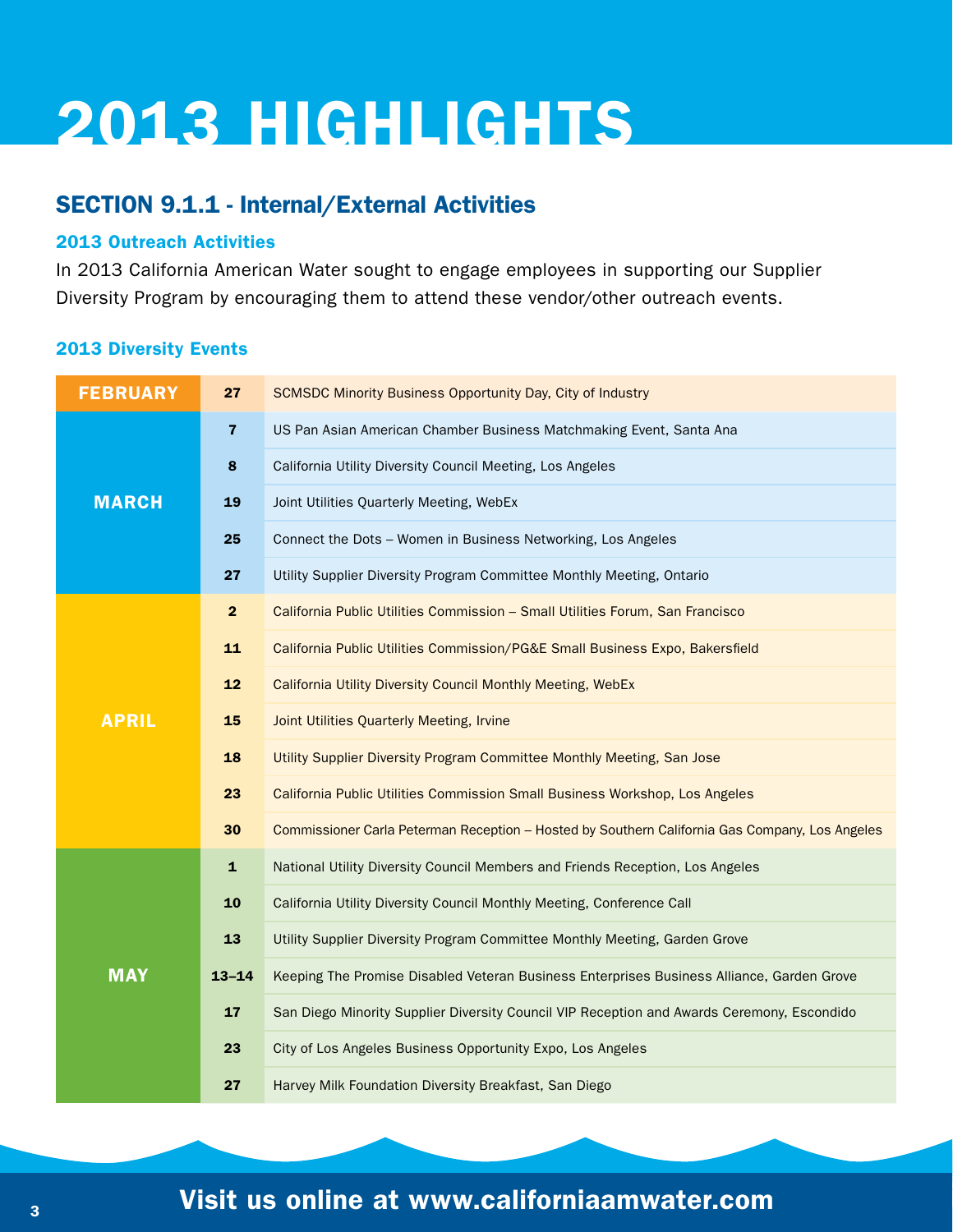|                  | 5                       | US Pan Asian American Chamber Annual Conference, Garden Grove                                                                |
|------------------|-------------------------|------------------------------------------------------------------------------------------------------------------------------|
| <b>JUNE</b>      | $\overline{\mathbf{z}}$ | Greenlining Supplier Diversity Event, San Francisco                                                                          |
|                  | 17                      | Utility Supplier Diversity Program Committee Monthly Meeting, San Gabriel                                                    |
|                  | 12                      | California Utility Diversity Council Monthly Meeting, WebEx                                                                  |
|                  | 12                      | Chinese American Construction Professionals Installation Dinner, Alhambra                                                    |
|                  | 16                      | Joint Utilities Quarterly Meeting, San Jose                                                                                  |
|                  | 16                      | Utility Supplier Diversity Program Committee Monthly Meeting, San Jose                                                       |
| <b>JULY</b>      | 19                      | California Utilities Diversity Council - Customer Service, Communications, Advertising & Media<br>Forum, Irwindale           |
|                  | 21                      | American Indian Chamber of Commerce Expo 10th Anniversary - Pitching with a Purpose,<br><b>Rancho Mirage</b>                 |
|                  | 30                      | Utility Supplier Diversity Program Committee - Prime Contractors Meeting, San Jose                                           |
|                  | 31                      | California Public Utilities Commission Small Utility Workshop - Capacity Building and Technical<br>Assistance, San Francisco |
|                  | 6                       | Elite Service Disabled Veteran Owned Business San Diego Chapter Network Meeting - Presentation,<br>San Diego                 |
| <b>AUGUST</b>    | 15                      | Elite Service Disabled Veteran Owned Business Orange County Chapter Network Meeting, Aliso Viejo                             |
|                  | 16                      | California Black Chamber of Commerce Ron Brown Annual Conference, Fresno                                                     |
|                  | $21 - 23$               | Elite Service Disabled Veteran Owned Business 10th Annual Procurement Conference, San Diego                                  |
|                  | $\boldsymbol{9}$        | National Association of Minority Contractors 1st Annual Golf Tournament and Business<br>Matchmaking Event, Oakland           |
|                  | 10                      | National Utility Supplier Diversity Council - Creating Access to Capital, Webinar                                            |
|                  | $10 - 11$               | San Diego Minority Diversity Council Annual Diversity Achievement Week, San Diego                                            |
| <b>SEPTEMBER</b> | 12                      | Utility Supplier Diversity Program Committee - Prime Contractors Meeting, Ontario                                            |
|                  | 13                      | California Utility Diversity Council Monthly Meeting, WebEx                                                                  |
|                  | 19                      | Women Business Enterprise National Council West Annual Business Matchmaking Expo, Pasadena                                   |
|                  | 20                      | California Asian Chamber Annual Supplier Diversity Event, San Diego                                                          |

### WE CARE ABOUT WATER. IT'S WHAT WE DO.  $4\overline{a}$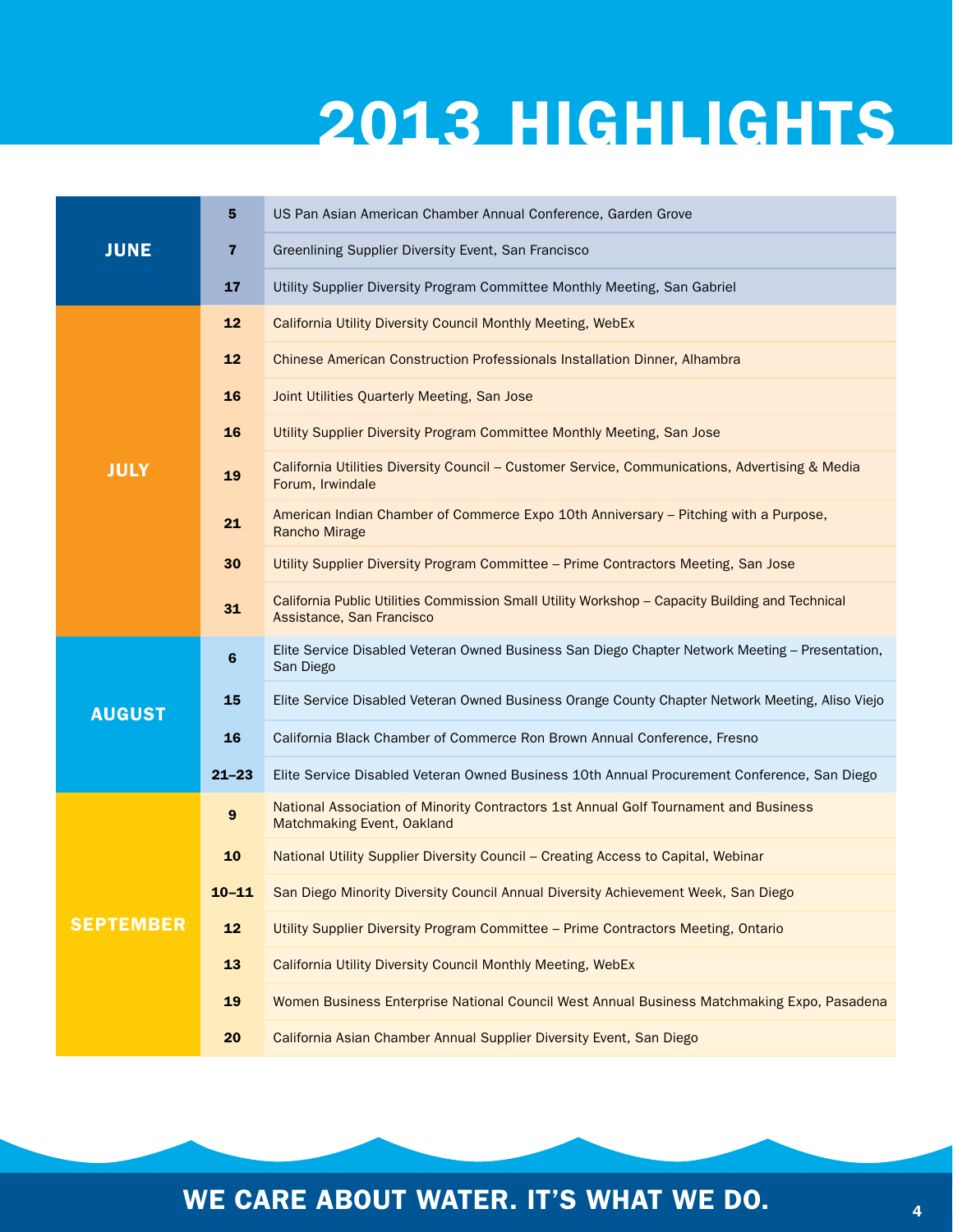|                             | 24                      | National Utility Supplier Diversity Council - Virtual Brown Bag Discussion, Conference Call                             |
|-----------------------------|-------------------------|-------------------------------------------------------------------------------------------------------------------------|
| <b>SEPTEMBER</b><br>(cont.) | 24                      | Asian Business Association Supplier Diversity Awards and Recognition Dinner, Los Angeles                                |
|                             | 26                      | National Utility Supplier Diversity Council - Virtual Brown Bag Discussion, Conference Call                             |
|                             | $\mathbf{3}$            | Joint Utilities Quarterly Meeting, Downey                                                                               |
|                             | $\overline{\mathbf{4}}$ | ABA Inland Empire Procurement Expo, Corona                                                                              |
|                             | $\boldsymbol{9}$        | California Public Utilities Commission Small Business Expo, Salinas                                                     |
|                             | 11                      | California Utilities Diversity Council Monthly Meeting, Rosemead                                                        |
| <b>OCTOBER</b>              | 23                      | Utility Supplier Diversity Program Committee Monthly Meeting, Downey                                                    |
|                             | 23                      | San Diego Central Black Chamber Network Meeting - Presentation, San Diego                                               |
|                             | 25                      | National Association for the Advancement of Colored People - CA/HI Chapters Annual Event -<br>Panelist, Manhattan Beach |
|                             | $27 - 30$               | NMSDC Annual Conference, San Antonio, TX                                                                                |
|                             | $\overline{7}$          | California Public Utilities Commission En Banc, San Francisco                                                           |
| <b>NOVEMBER</b>             | 14                      | Elite Service Disabled Veteran Owned Business Orange County Chapter Network Meeting - Presentation,<br>Aliso Viejo      |
|                             | 20                      | Utility Supplier Diversity Program Committee Monthly Meeting, Ontario                                                   |
|                             | 5                       | Joint Utilities Quarterly Meeting, Conference Call                                                                      |
| <b>DECEMBER</b>             | 11                      | Utility Supplier Diversity Program Committee Monthly Meeting, San Jose                                                  |
|                             | 13                      | California Utility Diversity Council Monthly Meeting, Conference Call                                                   |

California American Water employees Jason Companion, Engineering Technician; Victoria Kunda & Sandra Lynch, Water Quality Specialists

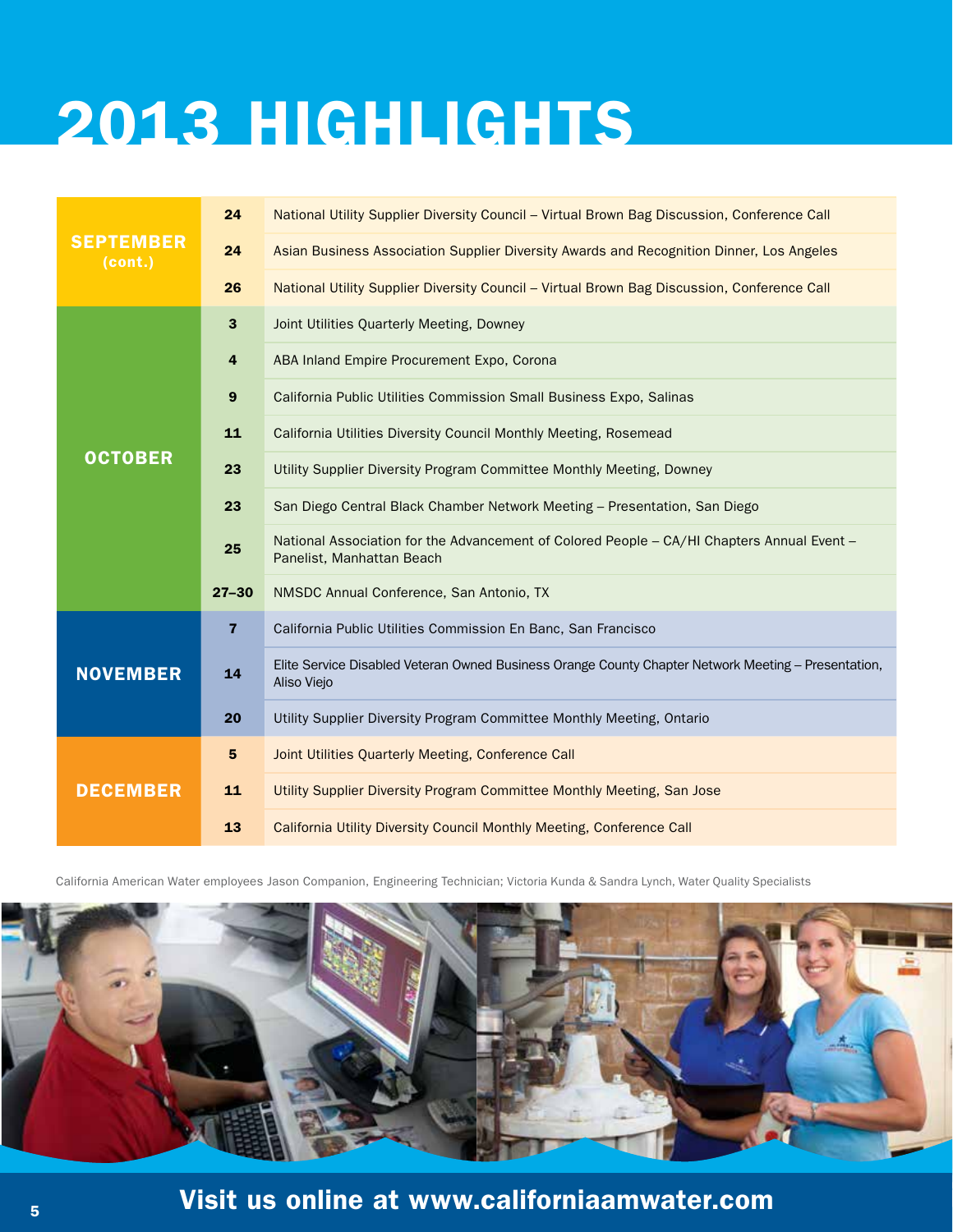#### SECTION 9.1.2 – Summary of WMDVBE Program Purchases and/or Contracts with Breakdowns by Ethnicity, Product and Service Categories, Compared with Total Utility Contract Dollars Awarded to Outside Vendors in Those Categories

The following diagram details spend with diverse suppliers in ethnic categories, as recognized by the California Public Utilities Commission General Order 156. While we are proud that we significantly increased spend in all categories in 2013, we will continue to focus on additional equitable distribution of utilization and spend across all diverse categories.

Direct contracts were issued to 65 diverse suppliers in 2013, with 14 of these contracts issued to new diverse suppliers that had not previously provided goods or services to California American Water. This progress represents a 10% increase of diverse suppliers introduced to our regional supply chain. We will continue our partnership with diverse organizations that can assist us in meeting and potentially awarding contracts to a broader base of diverse suppliers in the ethnic categories not highly utilized. Further, it is important to recognize our achievement to increase spend via Second Tier subcontracting by our Prime Contractors. California American Water increased Second Tier spend by leveraging partnerships with non-diverse Prime Contractors and including them in our objectives to utilize diverse suppliers. We are pleased with our progress in this area resulting in increased spend by 400% over 2012 results. This is definitely a best practice and we will diligently pursue all avenues to maintain the upward movement in this area.

California American Water employees Eric Rojas, Pump Operator; Tricia Glass, Lab Technician; Jim Nichols, Production Foreman



WE CARE ABOUT WATER. IT'S WHAT WE DO.  $\frac{1}{6}$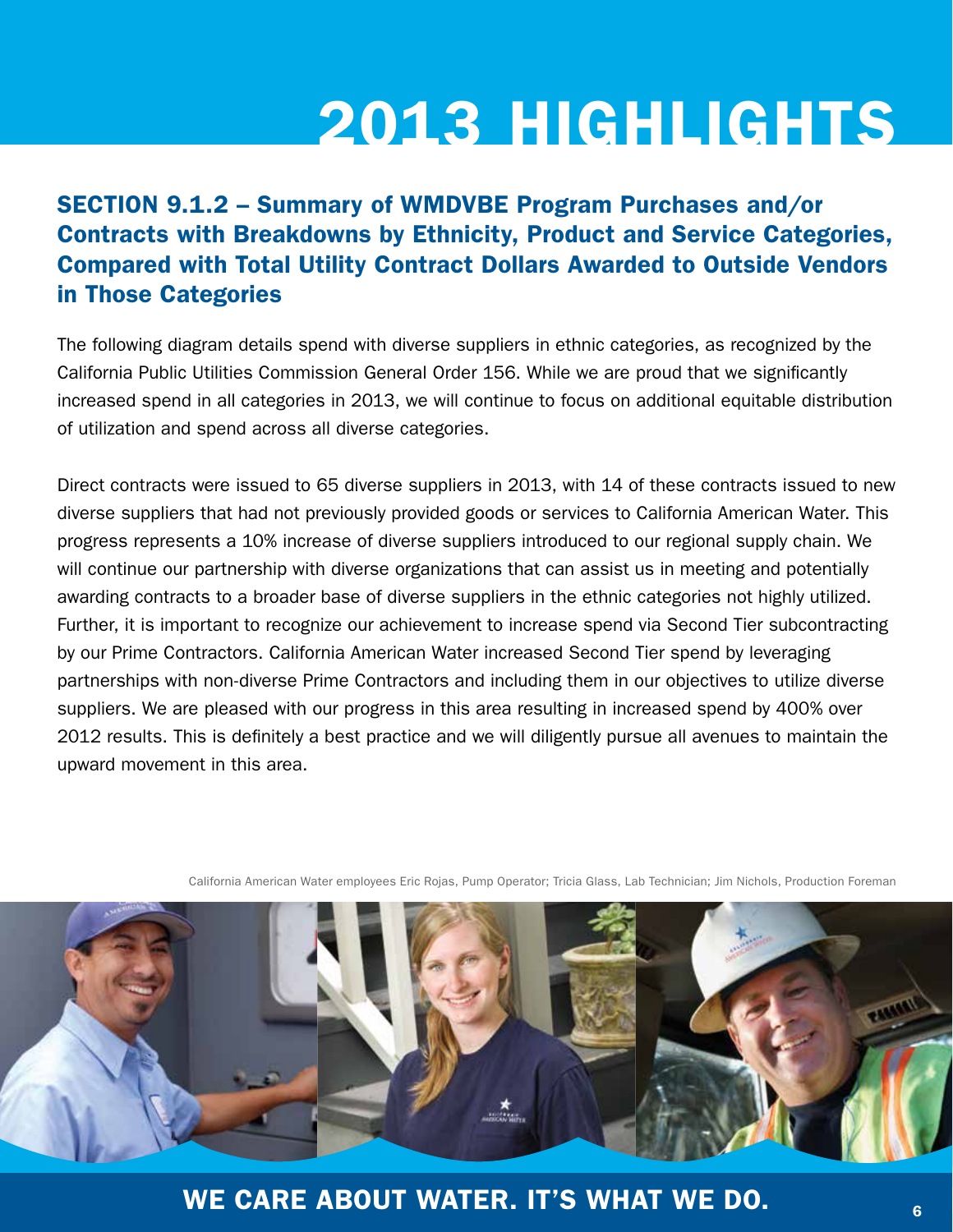#### SECTION 9.1.2A – Summary of Purchases or Contracts By Ethnicity

| UTILITY SUPPLIER DIVERSITY PROGRAM ANNUAL RESULTS BY ETHNICITY - 2013 |                                                                     |                    |             |                 |        |  |
|-----------------------------------------------------------------------|---------------------------------------------------------------------|--------------------|-------------|-----------------|--------|--|
|                                                                       | <b>Ethnicity</b>                                                    | <b>Direct \$</b>   | Sub \$      | <b>Total \$</b> | %      |  |
| <b>MINORITY</b><br><b>MALE</b>                                        | Asian-Pacific                                                       | \$2,077,107        | \$0         | \$2,077,107     | 20.80% |  |
|                                                                       | African American                                                    | \$1,238,090        | \$0         | \$1,238,090     | 12.40% |  |
|                                                                       | Hispanic                                                            | \$6,075,229        | \$0         | \$6,075,229     | 60.84% |  |
|                                                                       | <b>Native American</b>                                              | \$598,145          | \$7,090     | \$605,235       | 6.06%  |  |
|                                                                       | Other                                                               | \$0                | \$0         | \$0             | 0%     |  |
|                                                                       | <b>Total Minority Male</b>                                          | \$9,988,571        | \$7,090     | \$9,995,661     | 100%   |  |
|                                                                       | Asian-Pacific                                                       | \$41,021           | \$575,087   | \$616,108       | 12.30% |  |
| <b>MINORITY</b><br><b>FEMALE</b>                                      | African American                                                    | \$1,744            | \$0         | \$1,744         | 0.03%  |  |
|                                                                       | Hispanic                                                            | \$3,948,854        | \$438,850   | \$4,387,704     | 87.62% |  |
|                                                                       | <b>Native American</b>                                              | \$2,000            | \$0         | \$2,000         | 0.04%  |  |
|                                                                       | Other                                                               | \$0                | \$0         | \$0             | 0%     |  |
|                                                                       | <b>Total Minority Female</b>                                        | \$3,993,619        | \$1,013,937 | \$5,007,556     | 100%   |  |
|                                                                       | <b>Subtotal Minority Business Enterprise (MBE)</b>                  | \$13,982,190       | \$1,021,027 | \$15,003,217    | 20.00% |  |
|                                                                       | <b>Subtotal Women Business Enterprise (WBE)</b>                     | \$5,837,635        | \$789,611   | \$6,627,246     | 8.84%  |  |
|                                                                       | <b>Total Women, Minority Business Enterprise (WMBE)</b>             | \$19,819,825       | \$1,810,638 | \$21,630,463    | 28.84% |  |
|                                                                       | <b>Subtotal Service Disabled Veteran Business Enterprise (DVBE)</b> | \$690,624          | \$9,302     | \$699,926       | 0.94%  |  |
|                                                                       | <b>Total Business Enterprises (WMDVBE)</b>                          | \$20,510,449       | \$1,819,940 | \$22,330,389    | 29.78% |  |
| <b>Gross Procurement</b>                                              |                                                                     | \$121,143,348      |             |                 |        |  |
| <b>Exclusions</b>                                                     |                                                                     | ( \$46, 137, 250 ] |             |                 |        |  |
| <b>Net Procurement</b>                                                |                                                                     | \$75,006,098       |             |                 |        |  |

NOTE: The amount shown above, labeled "Exclusions" is the total of payments made in the categories of Purchased Water, Purchased Power and Pump Taxes. Other categories subject to section 8.9, Other Utilities, Taxes, Franchise Fees and Postage have not been included in the Gross Procurement total as allowed.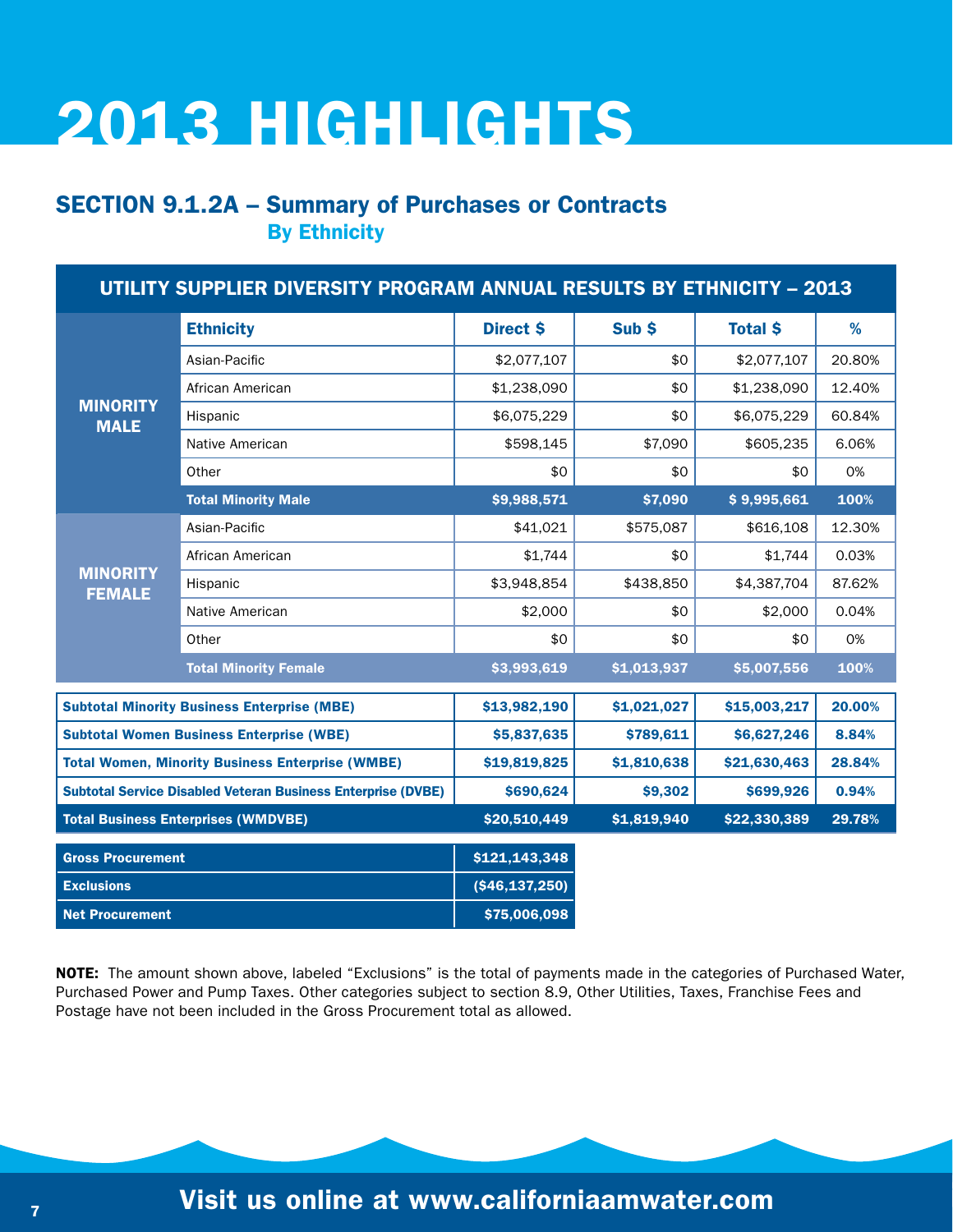#### SECTION 9.1.2B – Summary of Purchases or Contracts By Products or Services (Direct)

| <b>ANNUAL RESULTS BY PRODUCTS AND CATEGORIES - DIRECT</b> |                                                                     |                   |                    |                 |        |  |
|-----------------------------------------------------------|---------------------------------------------------------------------|-------------------|--------------------|-----------------|--------|--|
|                                                           | <b>Ethnicity</b>                                                    | <b>Product \$</b> | <b>Services \$</b> | <b>Total \$</b> | %      |  |
| <b>MINORITY</b><br><b>MALE</b>                            | Asian-Pacific                                                       | \$1,988,174       | \$88,933           | \$2,077,107     | 20.80% |  |
|                                                           | African American                                                    | \$0               | \$1,238,090        | \$1,238,090     | 12.40% |  |
|                                                           | Hispanic                                                            | \$129,899         | \$5,945,330        | \$6,075,229     | 60.84% |  |
|                                                           | Native American                                                     | \$16,120          | \$582,025          | \$598,145       | 6.06%  |  |
|                                                           | <b>Total Minority Male</b>                                          | \$2,134,193       | \$7,854,378        | \$9,988,571     | 100%   |  |
|                                                           | Asian-Pacific                                                       | \$0               | \$41,021           | \$41,021        | 1%     |  |
| <b>MINORITY</b><br><b>FEMALE</b>                          | African American                                                    | \$0               | \$1,744            | \$1,744         | 04%    |  |
|                                                           | Hispanic                                                            | \$143,864         | \$3,804,990        | \$3,948,854     | 98.88% |  |
|                                                           | Native American                                                     | \$0               | \$2,000            | \$2,000         | 05%    |  |
|                                                           | <b>Total Minority Female</b>                                        | \$143,864         | \$3,849,755        | \$3,993,619     | 100%   |  |
|                                                           | <b>Subtotal Minority Business Enterprise (MBE)</b>                  | \$2,278,057       | \$11,704,133       | \$13,982,190    | 68.17% |  |
|                                                           | <b>Subtotal Women Business Enterprise (WBE)</b>                     | \$94,026          | \$5,743,609        | \$5,837,635     | 28.46% |  |
|                                                           | <b>Total Women, Minority Business Enterprise (WMBE)</b>             | \$2,372,083       | \$17,447,742       | \$19,819,825    | 96.63% |  |
|                                                           | <b>Subtotal Service Disabled Veteran Business Enterprise (DVBE)</b> | \$8,388           | \$682,236          | \$690,624       | 3.42%  |  |
|                                                           | <b>Total Business Enterprises (WMDVBE)</b>                          | \$2,380,471       | \$18,129,978       | \$20,510,449    | 100%   |  |
| <b>Total Products Procurement</b>                         |                                                                     | \$2,380,471       |                    |                 |        |  |
| <b>Total Service Procurement</b>                          |                                                                     | \$18,129,978      |                    |                 |        |  |
|                                                           | <b>Net Procurement – Direct Products and Services</b>               | \$20,510,449      |                    |                 |        |  |

WE CARE ABOUT WATER. IT'S WHAT WE DO.  $\frac{1}{8}$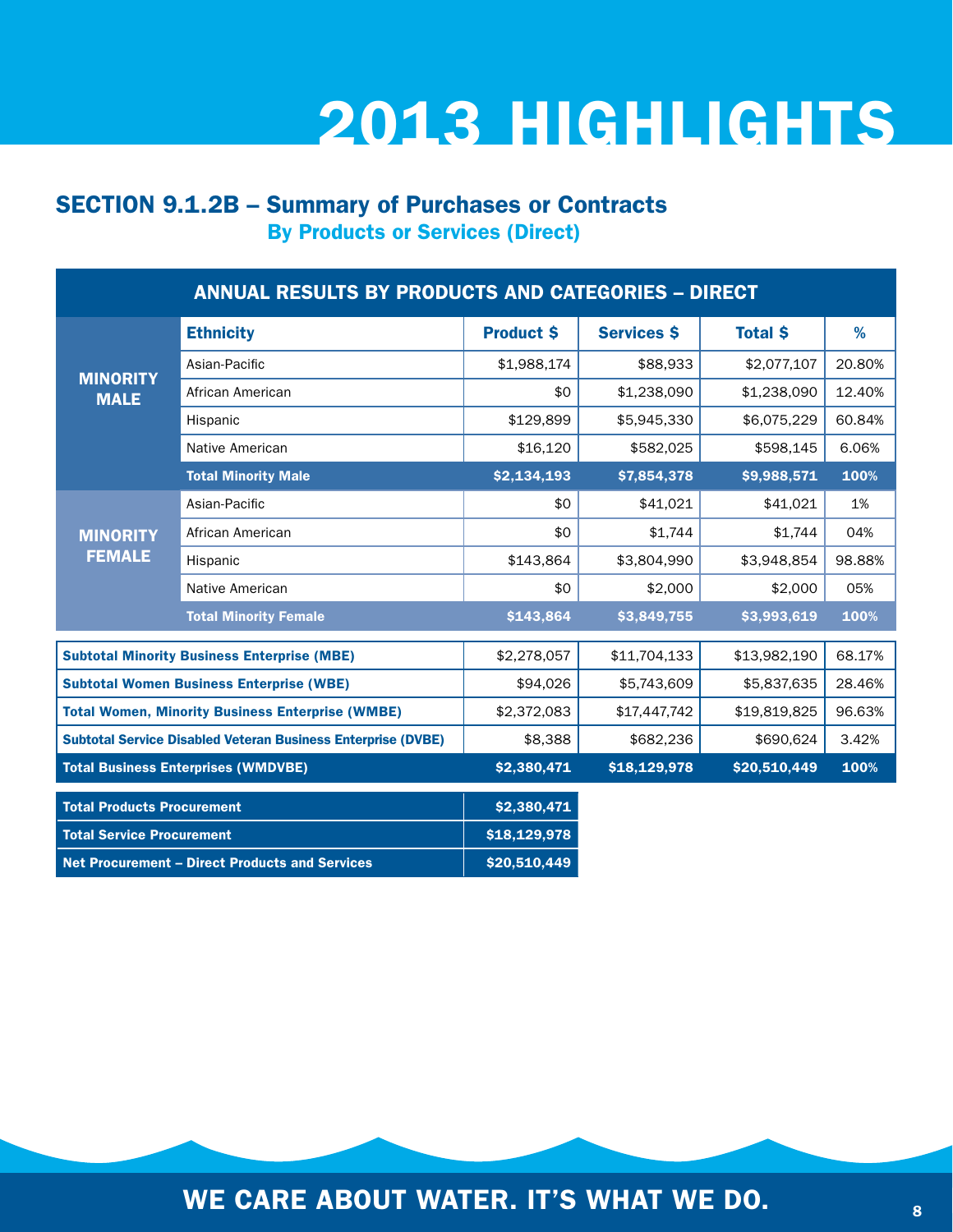#### SECTION 9.1.2C – Summary of Purchases or Contracts By Products or Services (Subcontractors)

|                                                                  | <b>ANNUAL RESULTS BY PRODUCTS AND CATEGORIES - SUBCONTRACTORS</b>   |                   |                    |                 |        |
|------------------------------------------------------------------|---------------------------------------------------------------------|-------------------|--------------------|-----------------|--------|
|                                                                  | <b>Ethnicity</b>                                                    | <b>Product \$</b> | <b>Services \$</b> | <b>Total \$</b> |        |
|                                                                  | Asian-Pacific                                                       | \$0               | \$0                | \$0             |        |
| <b>MINORITY</b><br><b>MALE</b>                                   | African American                                                    | \$0               | \$0                | \$0             |        |
|                                                                  | Hispanic                                                            | \$0               | \$0                | \$0             |        |
|                                                                  | Native American                                                     | \$7,090           | \$0                | \$7,090         |        |
|                                                                  | <b>Total Minority Male</b>                                          | \$7,090           | \$0                | \$7,090         |        |
|                                                                  | Asian-Pacific                                                       | \$0               | \$575,087          | \$575,087       |        |
| <b>MINORITY</b>                                                  | African American                                                    | \$0               |                    | \$0             |        |
| <b>FEMALE</b>                                                    | Hispanic                                                            | \$0               | \$438,850          | \$438,850       |        |
|                                                                  | Native American                                                     | \$0               |                    | \$0             |        |
|                                                                  | <b>Total Minority Female</b>                                        | \$0               | \$1,013,937        | \$1,013,937     |        |
|                                                                  | <b>Subtotal Minority Business Enterprise (MBE)</b>                  | \$7,090           | \$1,013,937        | \$1,021,027     | 56.10% |
|                                                                  | <b>Subtotal Women Business Enterprise (WBE)</b>                     | \$141,162         | \$648,449          | \$789,611       | 43.38% |
|                                                                  | <b>Total Women, Minority Business Enterprise (WMBE)</b>             | \$148,252         | \$1,662,386        | \$1,810,638     | 99.48% |
|                                                                  | <b>Subtotal Service Disabled Veteran Business Enterprise (DVBE)</b> | \$0               | \$9,302            | 9,302           | 0.051% |
|                                                                  | <b>Total Business Enterprises (WMDVBE)</b>                          | \$148,252         | \$1,671,688        | \$1,819,940     | 100%   |
| <b>Total Products Procurement</b>                                |                                                                     | \$148,252         |                    |                 |        |
| <b>Total Service Procurement</b>                                 |                                                                     | \$1,671,688       |                    |                 |        |
|                                                                  | <b>Net Procurement - Direct Products and Services</b>               | \$20,510,449      |                    |                 |        |
| <b>Net Procurement - Subcontractors Products</b><br>and Services |                                                                     | \$1,819,940       |                    |                 |        |
| <b>Total Diverse Procurement</b>                                 |                                                                     | \$22,330,389      |                    |                 |        |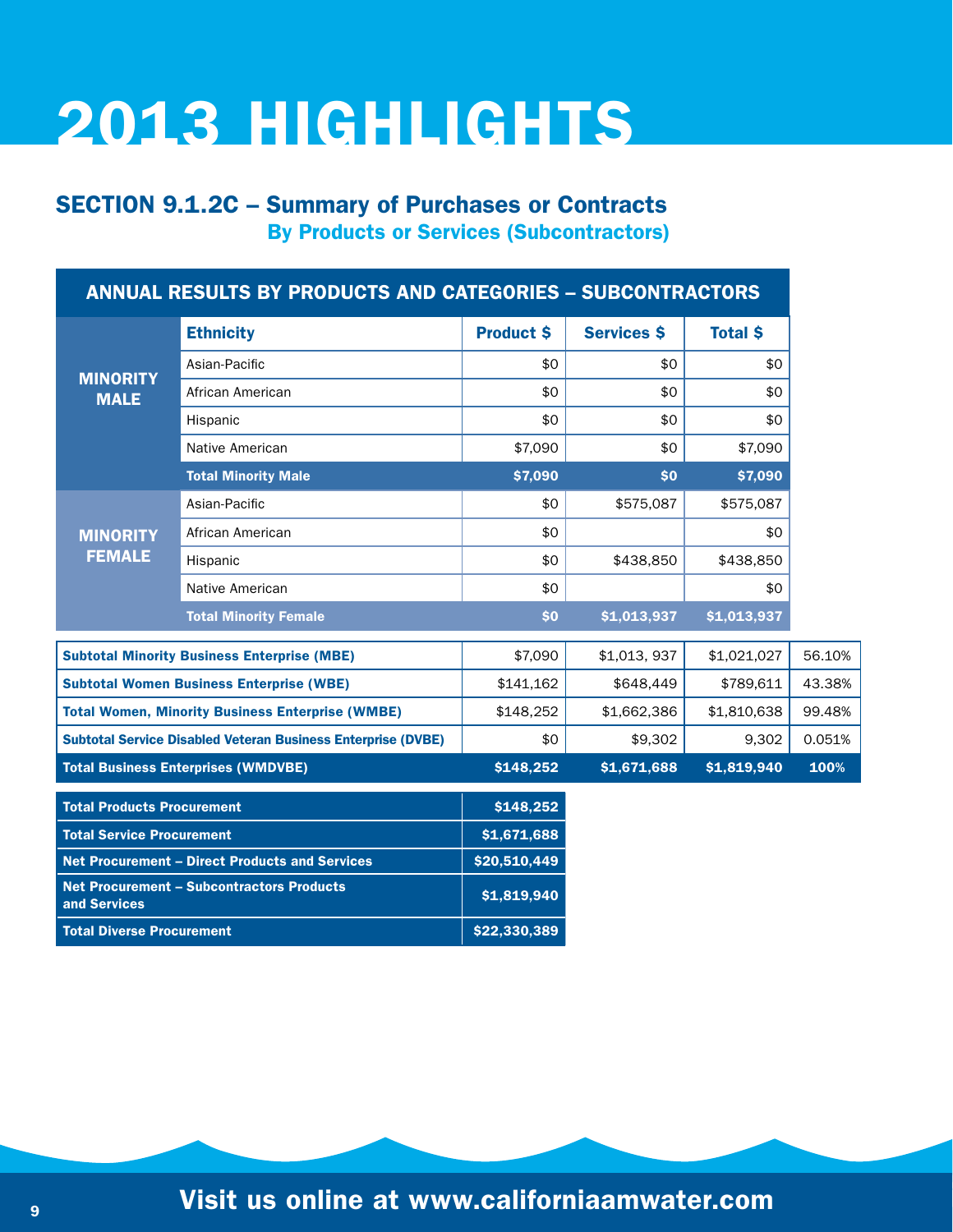#### SECTION 9.1.2D – Procurement SIC Code Detail

|                               | WMDVBE PROCUREMENT BY STANDARD INDUSTRIAL CATEGORIES - DETAIL |                                   |                 |                                  |                                                                                  |                                                                               |                                                                                                      |                                                                                                        |                               |
|-------------------------------|---------------------------------------------------------------|-----------------------------------|-----------------|----------------------------------|----------------------------------------------------------------------------------|-------------------------------------------------------------------------------|------------------------------------------------------------------------------------------------------|--------------------------------------------------------------------------------------------------------|-------------------------------|
| <b>SIC</b><br><b>CATEGORY</b> | <b>ASIAN</b><br><b>AMERICAN</b>                               | <b>AFRICAN</b><br><b>AMERICAN</b> | <b>HISPANIC</b> | <b>NATIVE</b><br><b>AMERICAN</b> | <b>TOTAL</b><br><b>MINORITY</b><br><b>BUSINESS</b><br><b>ENTERPRISE</b><br>(MBE) | <b>TOTAL</b><br><b>WOMEN</b><br><b>BUSINESS</b><br><b>ENTERPRISE</b><br>(WBE) | <b>SUBTOTAL</b><br><b>WOMEN</b><br><b>MINORITY</b><br><b>BUSINESS</b><br><b>ENTERPRISE</b><br>(WMBE) | <b>SUBTOTAL</b><br><b>DISABLED</b><br><b>VETERAN</b><br><b>BUSINESS</b><br><b>ENTERPRISE</b><br>(DVBE) | <b>TOTAL</b><br><b>WMDVBE</b> |
| 781                           |                                                               |                                   |                 |                                  |                                                                                  | \$314,250                                                                     | \$314,250                                                                                            |                                                                                                        | \$314,250                     |
| 782                           |                                                               |                                   | \$114,811       |                                  | \$114,811                                                                        |                                                                               | \$114,811                                                                                            |                                                                                                        | \$114,811                     |
| 783                           |                                                               |                                   | \$133,434       |                                  | \$133,434                                                                        |                                                                               | \$133,434                                                                                            |                                                                                                        | \$133,434                     |
| 1541                          |                                                               |                                   |                 | \$585,445                        | \$585,445                                                                        |                                                                               | \$585,445                                                                                            |                                                                                                        | \$585,445                     |
| 1623                          |                                                               |                                   | \$8,067,899     | \$2,000                          | \$8,069,899                                                                      | \$2,649,148                                                                   | \$10,719,047                                                                                         | \$128,732                                                                                              | \$10,847,779                  |
| 1711                          |                                                               |                                   |                 |                                  |                                                                                  | \$29,600                                                                      | \$29,600                                                                                             |                                                                                                        | \$29,600                      |
| 1731                          |                                                               |                                   | \$366,607       |                                  | \$366,607                                                                        | \$162,843                                                                     | \$529,450                                                                                            |                                                                                                        | \$529,450                     |
| 1781                          | \$485,000                                                     |                                   |                 |                                  | \$485,000                                                                        | \$629,083                                                                     | \$1,114,083                                                                                          |                                                                                                        | \$1,114,083                   |
| 1794                          |                                                               |                                   |                 |                                  |                                                                                  | \$56,026                                                                      | \$56,026                                                                                             |                                                                                                        | \$56,026                      |
| 1799                          |                                                               |                                   | \$3,570         |                                  | \$3,570                                                                          |                                                                               | \$3,570                                                                                              |                                                                                                        | \$3,570                       |
| 3317                          |                                                               |                                   |                 |                                  |                                                                                  | \$55,026                                                                      | \$55,026                                                                                             |                                                                                                        | \$55,026                      |
| 3443                          |                                                               |                                   |                 |                                  |                                                                                  | \$67,032                                                                      | \$67,032                                                                                             |                                                                                                        | \$67,032                      |
| 3589                          |                                                               |                                   |                 |                                  |                                                                                  | \$27,058                                                                      | \$27,058                                                                                             |                                                                                                        | \$27,058                      |
| 3621                          |                                                               |                                   | \$104,584       |                                  | \$104,584                                                                        |                                                                               | \$104,584                                                                                            |                                                                                                        | \$104,584                     |
| 3669                          |                                                               |                                   |                 |                                  |                                                                                  | \$27,310                                                                      | \$27,310                                                                                             |                                                                                                        | \$27,310                      |
| 4941                          | \$72,704                                                      |                                   |                 |                                  | \$72,704                                                                         |                                                                               | \$72,704                                                                                             |                                                                                                        | \$72,704                      |
| 5047                          |                                                               |                                   |                 |                                  |                                                                                  | \$13,272                                                                      | \$13,272                                                                                             |                                                                                                        | \$13,272                      |
| 5063                          | \$1.915.470                                                   |                                   |                 |                                  | \$1.915.470                                                                      |                                                                               | \$1,915,470                                                                                          |                                                                                                        | \$1.915.470                   |
| 5072                          |                                                               |                                   |                 |                                  |                                                                                  | \$141,627                                                                     | \$141,627                                                                                            |                                                                                                        | \$141,627                     |
| 5088                          |                                                               |                                   |                 |                                  |                                                                                  | \$1,714                                                                       | \$1.714                                                                                              | \$7,090                                                                                                | \$8.804                       |
| 5599                          |                                                               | \$984,573                         |                 |                                  | \$984,573                                                                        |                                                                               | \$984,573                                                                                            |                                                                                                        | \$984,573                     |
| 6531                          |                                                               |                                   |                 |                                  |                                                                                  | \$39,311                                                                      | \$39.311                                                                                             |                                                                                                        | \$39.311                      |
| 7319                          |                                                               |                                   |                 |                                  |                                                                                  | \$565,793                                                                     | \$565,793                                                                                            |                                                                                                        | \$565,793                     |
| 7338                          |                                                               |                                   |                 |                                  |                                                                                  | \$1,285                                                                       | \$1,285                                                                                              |                                                                                                        | \$1,285                       |
| 7349                          |                                                               |                                   |                 |                                  |                                                                                  | \$140,816                                                                     | \$140,816                                                                                            |                                                                                                        | \$140,816                     |
| 7359                          |                                                               |                                   |                 |                                  |                                                                                  | \$50,376                                                                      | \$50,376                                                                                             |                                                                                                        | \$50,376                      |
| 7361                          | \$112,271                                                     |                                   |                 |                                  | \$112,271                                                                        | \$62,594                                                                      | \$174,865                                                                                            |                                                                                                        | \$174,865                     |
| 7379                          |                                                               | \$1,744                           |                 |                                  | \$1,744                                                                          |                                                                               | \$1,744                                                                                              |                                                                                                        | \$1,744                       |
| 7549                          |                                                               | \$10,495                          |                 |                                  | \$10,495                                                                         |                                                                               | \$10,495                                                                                             |                                                                                                        | \$10,495                      |
| 7692                          |                                                               |                                   |                 |                                  |                                                                                  | \$7,427                                                                       | \$7,427                                                                                              |                                                                                                        | \$7,427                       |
| 7994                          |                                                               | \$65,195                          |                 |                                  | \$65,195                                                                         |                                                                               | \$65,195                                                                                             |                                                                                                        | \$65.195                      |
| 8111                          | \$79,433                                                      |                                   |                 |                                  | \$79,433                                                                         |                                                                               | \$79,433                                                                                             |                                                                                                        | \$79,433                      |
| 8711                          |                                                               | \$15,785                          |                 | \$12,700                         | \$28,485                                                                         | \$520,767                                                                     | \$549.252                                                                                            |                                                                                                        | \$549.252                     |
| 8712                          | \$9,500                                                       |                                   |                 |                                  | \$9,500                                                                          |                                                                               | \$9,500                                                                                              |                                                                                                        | \$9,500                       |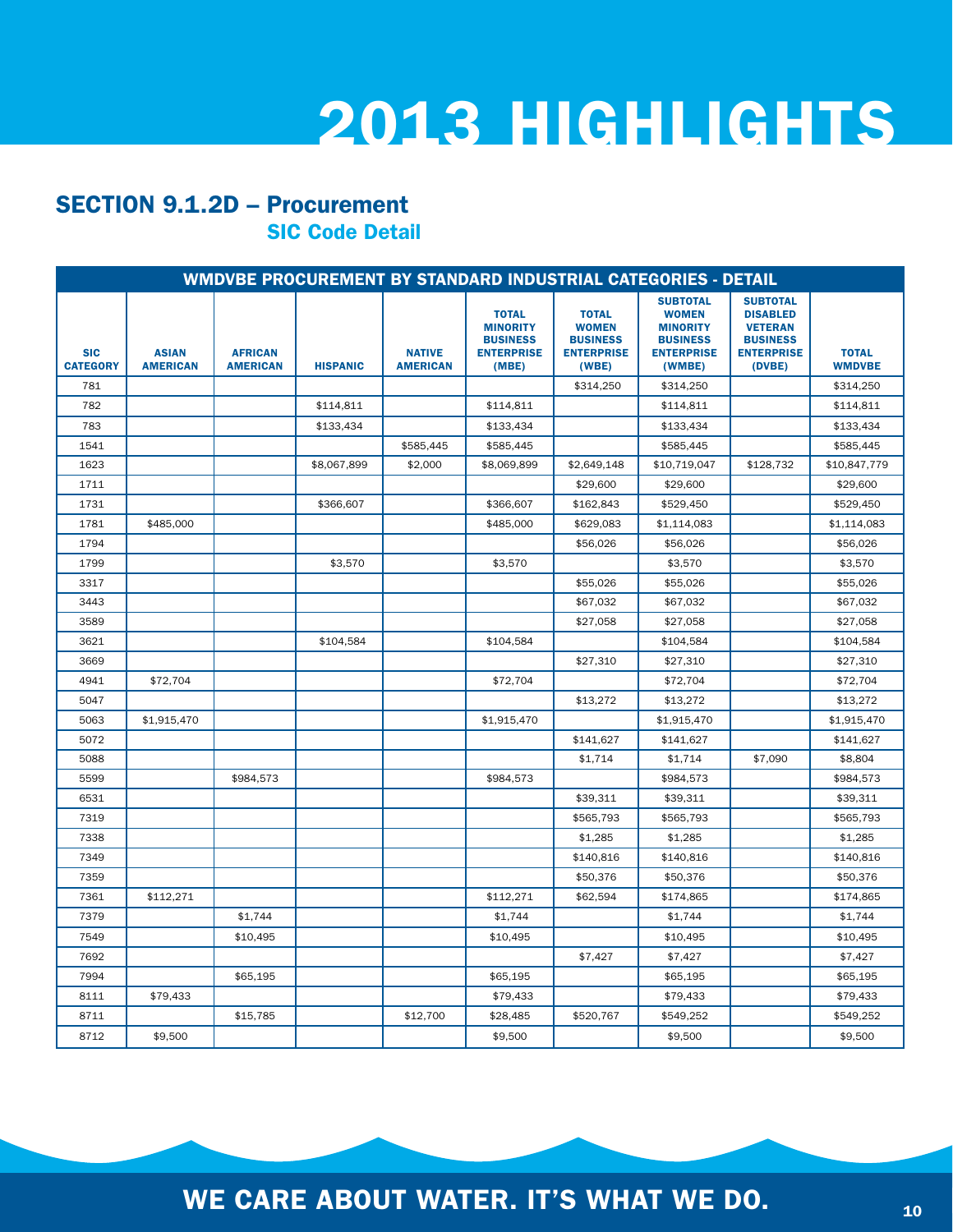#### SECTION 9.1.2D – Procurement SIC Code Detail

|                               | <b>WMDVBE PROCUREMENT BY STANDARD INDUSTRIAL CATEGORIES - DETAIL (cont.)</b> |                                   |                 |                                  |                                                                                  |                                                                               |                                                                                                      |                                                                                                        |                               |
|-------------------------------|------------------------------------------------------------------------------|-----------------------------------|-----------------|----------------------------------|----------------------------------------------------------------------------------|-------------------------------------------------------------------------------|------------------------------------------------------------------------------------------------------|--------------------------------------------------------------------------------------------------------|-------------------------------|
| <b>SIC</b><br><b>CATEGORY</b> | <b>ASIAN</b><br><b>AMERICAN</b>                                              | <b>AFRICAN</b><br><b>AMERICAN</b> | <b>HISPANIC</b> | <b>NATIVE</b><br><b>AMERICAN</b> | <b>TOTAL</b><br><b>MINORITY</b><br><b>BUSINESS</b><br><b>ENTERPRISE</b><br>(MBE) | <b>TOTAL</b><br><b>WOMEN</b><br><b>BUSINESS</b><br><b>ENTERPRISE</b><br>(WBE) | <b>SUBTOTAL</b><br><b>WOMEN</b><br><b>MINORITY</b><br><b>BUSINESS</b><br><b>ENTERPRISE</b><br>(WMBE) | <b>SUBTOTAL</b><br><b>DISABLED</b><br><b>VETERAN</b><br><b>BUSINESS</b><br><b>ENTERPRISE</b><br>(DVBE) | <b>TOTAL</b><br><b>WMDVBE</b> |
| 8713                          |                                                                              |                                   |                 |                                  |                                                                                  | \$30,413                                                                      | \$30,413                                                                                             |                                                                                                        | \$30.413                      |
| 8721                          |                                                                              |                                   | \$94,933        |                                  | \$94,933                                                                         |                                                                               | \$94,933                                                                                             |                                                                                                        | \$94,933                      |
| 8734                          |                                                                              |                                   | \$250           |                                  | \$250                                                                            |                                                                               | \$250                                                                                                |                                                                                                        | \$250                         |
| 8741                          |                                                                              | \$2,255                           | \$1,071,433     |                                  | \$1,073,688                                                                      |                                                                               | \$1,073,688                                                                                          |                                                                                                        | \$1,073,688                   |
| 8748                          |                                                                              | \$159,787                         | \$185,339       |                                  | \$345,126                                                                        |                                                                               | \$345,126                                                                                            |                                                                                                        | \$345,126                     |
| 8999                          |                                                                              |                                   |                 |                                  |                                                                                  | \$943,282                                                                     | \$943,282                                                                                            |                                                                                                        | \$943,282                     |
| 9512                          | \$18,837                                                                     |                                   |                 |                                  | \$18,837                                                                         |                                                                               | \$18,837                                                                                             |                                                                                                        | \$18,837                      |
| 561115                        |                                                                              |                                   |                 |                                  |                                                                                  |                                                                               |                                                                                                      | \$8,388                                                                                                | \$8,388                       |
| 721537                        |                                                                              |                                   |                 |                                  |                                                                                  |                                                                               |                                                                                                      | \$196,890                                                                                              | \$196,890                     |
| 761115                        |                                                                              |                                   |                 |                                  |                                                                                  |                                                                               |                                                                                                      | \$356,614                                                                                              | \$356,614                     |
| 811015                        |                                                                              |                                   |                 |                                  |                                                                                  | \$91,193                                                                      | \$91,193                                                                                             | \$9,302                                                                                                | \$100,495                     |
| <b>TOTAL</b>                  | \$2,693,215                                                                  | \$1,239,834                       | \$10,142,860    | \$600,145                        | \$14,676,054                                                                     | \$6,627,246                                                                   | \$21,303,300                                                                                         | \$707,016                                                                                              | \$22,010,316                  |

SIC categories are only provided for those diverse suppliers utilized. SIC comparison for categories utilized with all suppliers is not available.

California American Water employees Salvador Navar, Meter Reader; Karen Wilhelm, Conservation Specialist; Mariano Garcia, Electrician

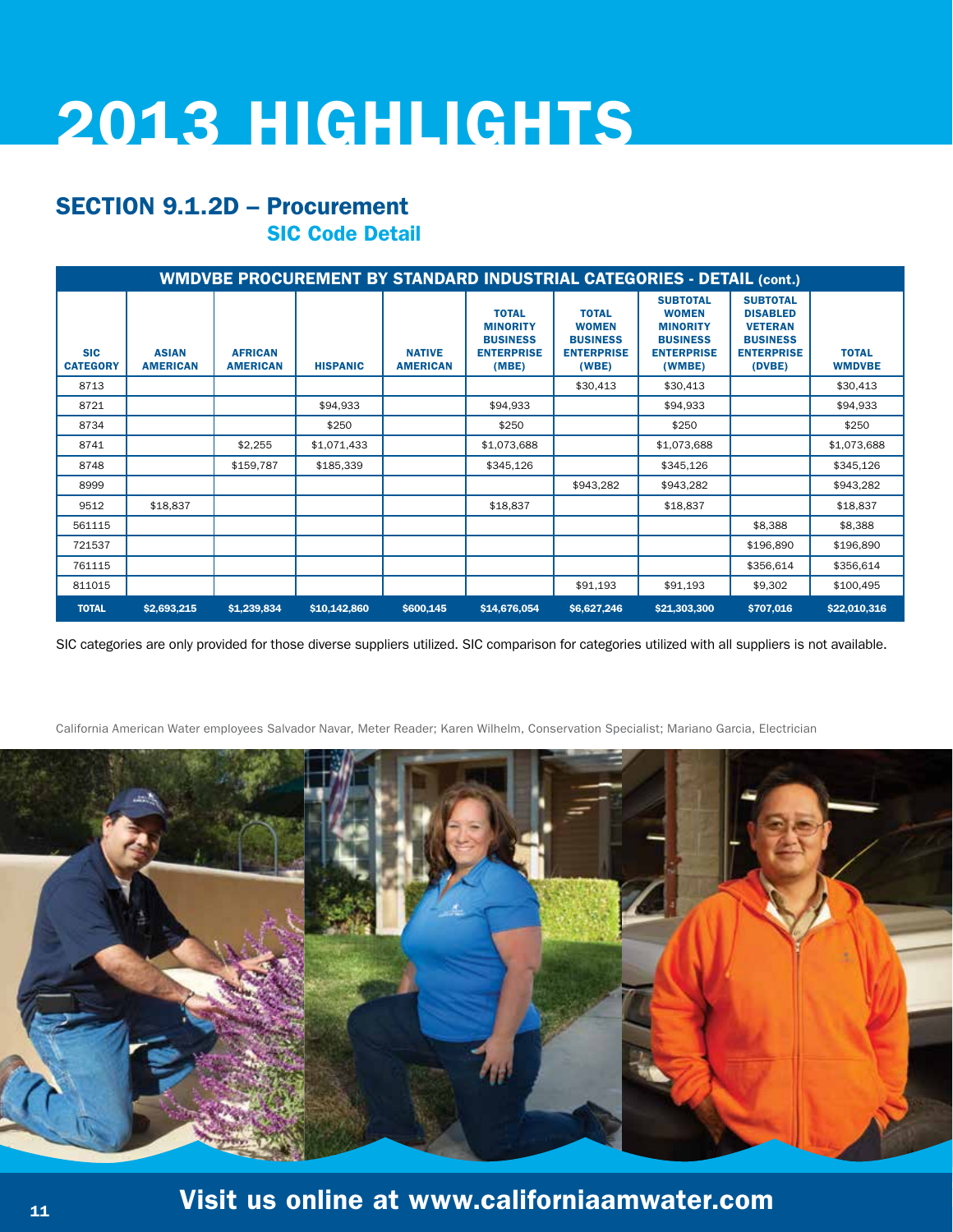#### SECTION 9.1.3 – Itemization of WMDVBE Program Expenses

| <b>EXPENSE CATEGORY</b>          | <b>AMOUNT</b> |
|----------------------------------|---------------|
| <b>Wages</b>                     | \$85,000.00   |
| <b>Other Employment Expenses</b> | N/A           |
| <b>Reporting Expenses</b>        | \$5761.77     |
| <b>Training</b>                  | \$3,595.00    |
| <b>Consultants</b>               | \$0.00        |
| <b>Outreach</b>                  | \$9,837.00    |
| <b>Marketing Collateral</b>      | \$2,923.00    |
| <b>TOTAL EXPENSES</b>            | \$107,116.77  |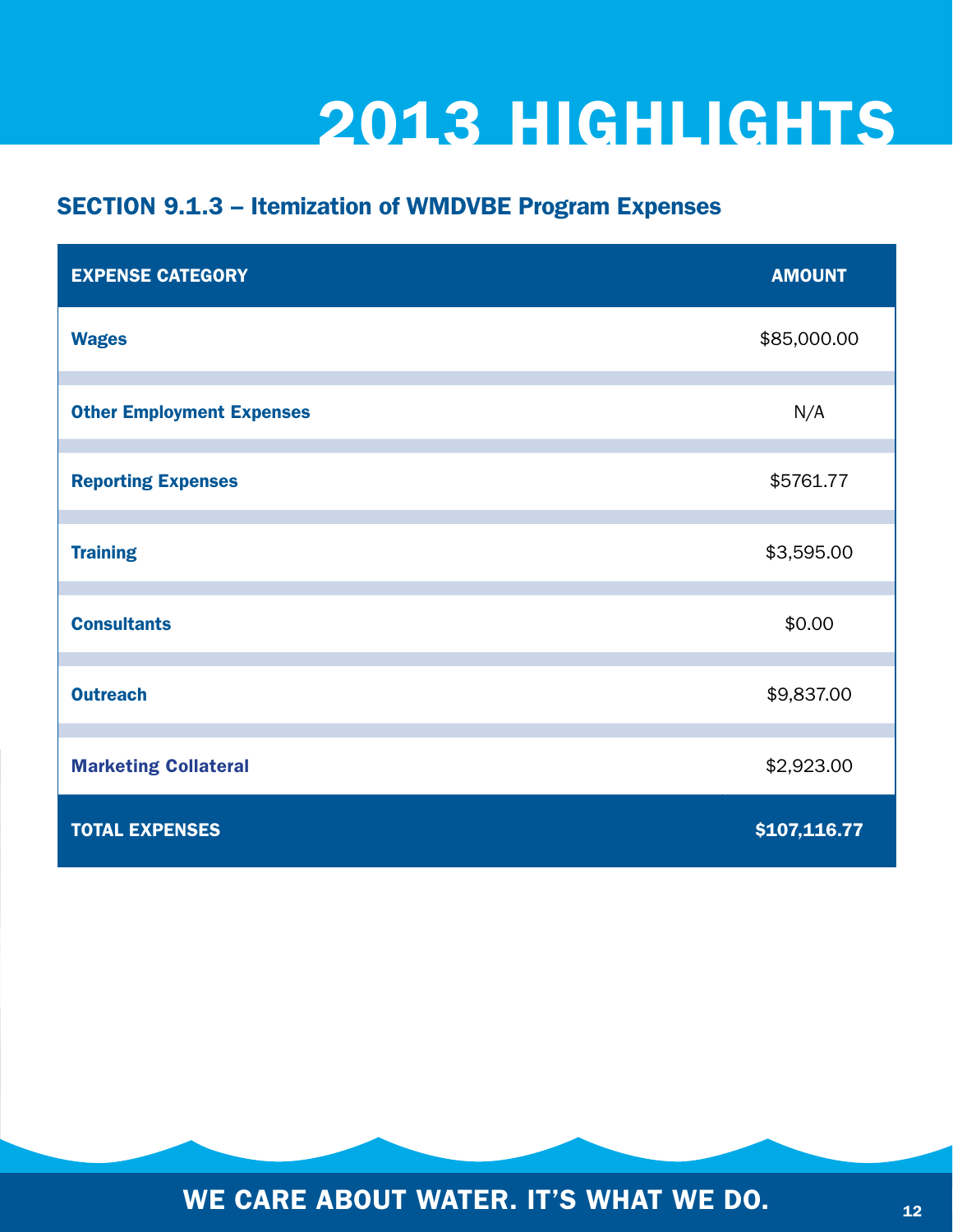#### SECTION 9.1.4 – Description of Progress in Meeting or Exceeding Set Goals and an Explanation of Any Circumstances that May Have Caused the Utility to Fall Short of its Goals

In 2013, California American Water successfully met and surpassed stated diverse spend goals set forth by the California Public Utilities Commission (21.5%) and those set internally (25%). We have made strides in increasing our utilization of diverse suppliers in the majority of all diverse categories. However, we recognize there are still improvements needed to identify, introduce and award contracts to more diverse suppliers across all industries and diverse categories, specifically Disabled Veteran Owned Businesses (DVBEs). We will continue to look for partnerships with Disabled Veteran supplier networks, community based organizations and referrals from other utilities to broaden our reach in utilizing quality, innovative diverse suppliers to serve our customers throughout California. There were no extenuating circumstances that caused California American Water to fall short of its goals.

| <b>CATEGORY</b>                                                      | <b>CPUC</b><br><b>CURRENT</b><br><b>YEAR</b><br><b>GOALS</b> | <b>CALIFORNIA</b><br><b>AMERICAN WATER</b><br><b>CURRENT YEAR</b><br><b>SPEND</b> |
|----------------------------------------------------------------------|--------------------------------------------------------------|-----------------------------------------------------------------------------------|
| <b>Subtotal Minority Business Enterprise (MBE)</b>                   | 15%                                                          | 20,00%                                                                            |
| <b>Subtotal Women Business Enterprise (WBE)</b>                      | 5%                                                           | 8.84%                                                                             |
| <b>Total Woman, Minority Business Enterprise (WMBE)</b>              | 20%                                                          | 28.84%                                                                            |
| <b>Subtotal Service Disabled Veteran Business Enterprise (SDVBE)</b> | 1.50%                                                        | 0.94%                                                                             |
| <b>TOTAL BUSINESS ENTERPRISES (WMDVBE)</b>                           | 21.50%                                                       | 29.78%                                                                            |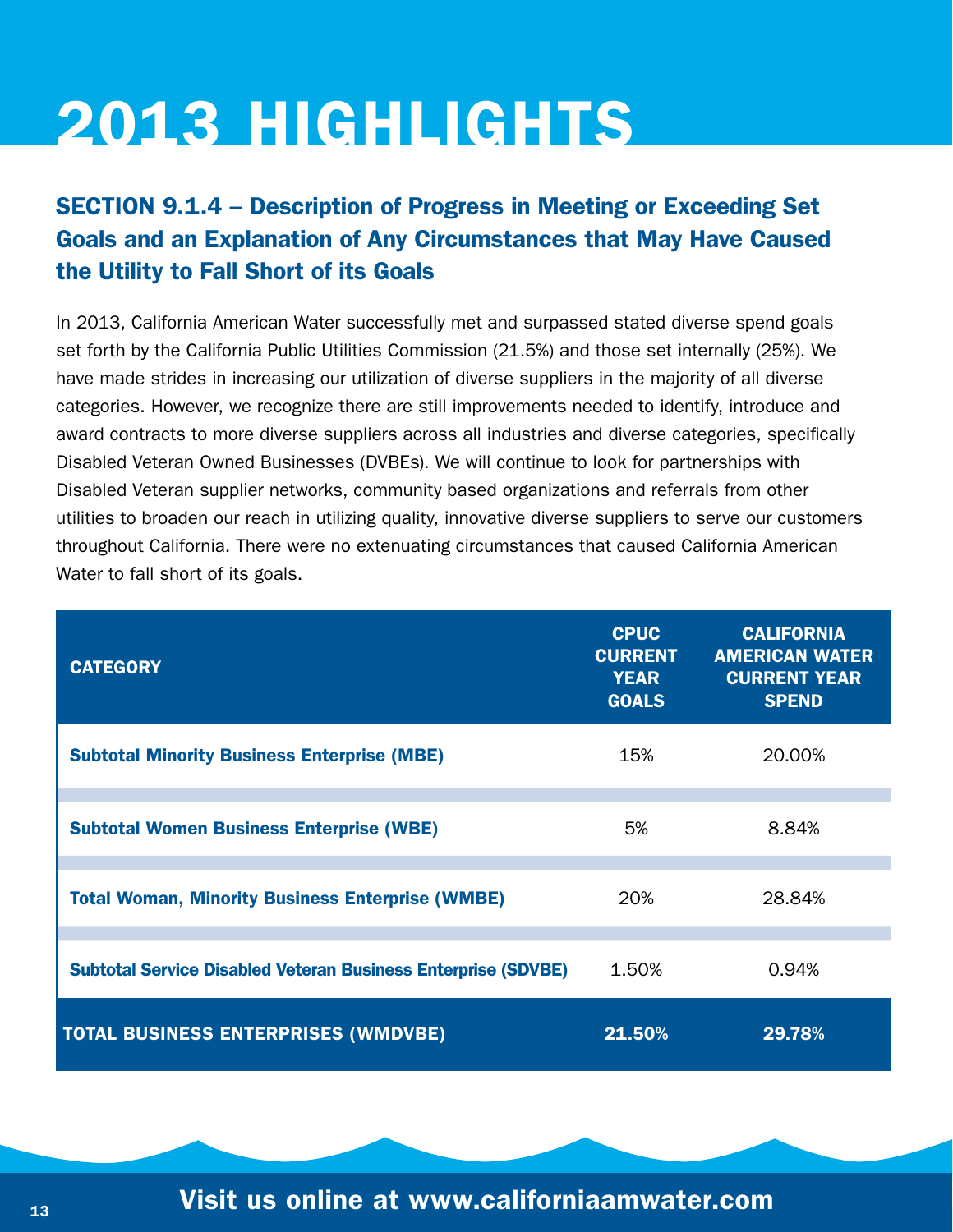#### SECTION 9.1.5 – Summary of Prime Contractor Utilization of WMDVBE **Subcontractors**

In 2013, California American Water introduced and implemented a Second Tier Program to all existing and potential Prime Contractors. Supplier diversity objectives have been clearly defined in all Requests for Proposals. For any contract award in excess of \$100,000, there is a reporting requirement which requests all Prime Contractors to report all diverse subcontractor utilization. This program was implemented effective October 2013 and has shown successful results. The 2013 Second Tier spend, due to utilization of diverse subcontractors, has increased from \$280,000 in 2012 to \$1,800,000 in 2013.

| <b>SECOND-TIER DIVERSE SUB-CONTRACTORS</b> |                                         |                             |  |  |  |
|--------------------------------------------|-----------------------------------------|-----------------------------|--|--|--|
| <b>District</b>                            | <b>Diverse Subcontractor</b>            | <b>Prime Contractor</b>     |  |  |  |
| Monterey                                   | <b>Beebe Diversified</b>                | <b>Granite Construction</b> |  |  |  |
| Monterey                                   | Niita Erosion Control                   | <b>Granite Construction</b> |  |  |  |
| Monterey                                   | <b>Moore Twining Associates</b>         | <b>Granite Construction</b> |  |  |  |
| Monterey                                   | Dawn Reis Ecological Studies            | <b>Granite Construction</b> |  |  |  |
| Monterey                                   | KRC Safety Co., Inc.                    | <b>Granite Construction</b> |  |  |  |
| Monterey                                   | <b>Woodward Drilling Company</b>        | <b>Granite Construction</b> |  |  |  |
| Monterey                                   | GSJ Utility & Supply & Service          | <b>Granite Construction</b> |  |  |  |
| Monterey                                   | Denise Duffy & Associates               | <b>Granite Construction</b> |  |  |  |
| Monterey                                   | <b>JMB</b>                              | <b>Granite Construction</b> |  |  |  |
| Statewide                                  | <b>Vitessse Recruiting and Staffing</b> | <b>Yoh Services</b>         |  |  |  |
| Statewide                                  | <b>APR Consulting</b>                   | <b>Yoh Services</b>         |  |  |  |
| Statewide                                  | <b>PTS Staffing</b>                     | <b>Yoh Services</b>         |  |  |  |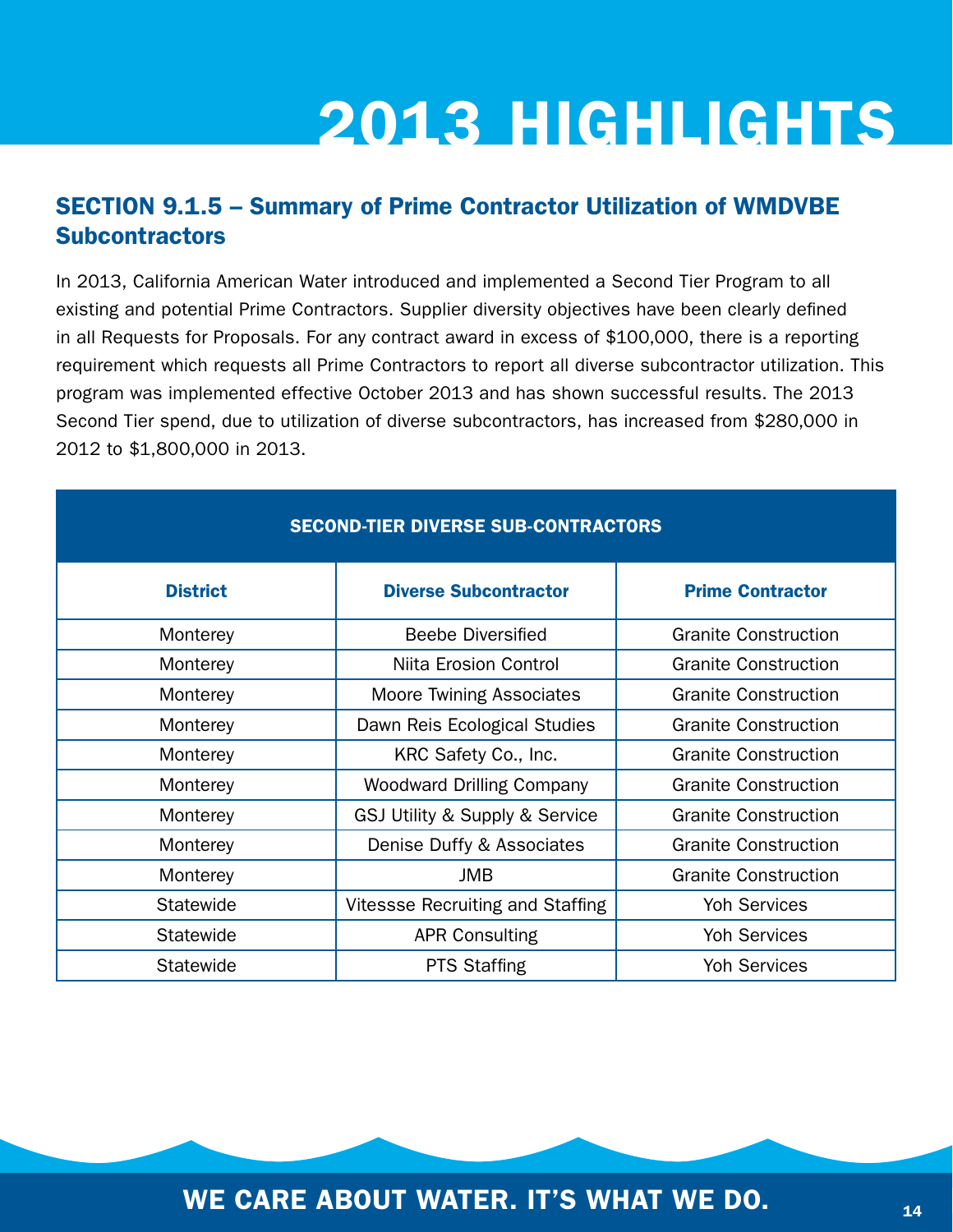#### SECTION 9.1.6 – List of WMDVBE Complaints Received, Accompanied by a Brief Explanation of the Nature of Each Complaint and Current Status

California American Water received no complaints from WMDVBEs.

#### SECTION 9.1.7 – Summary of Purchases or Contracts for Products and Services in Excluded Categories

With the exception of Purchased Water and Power, California American Water includes all categories of products and services as allowed to define Gross Procurement.

#### SECTION 9.1.8 – Description of Efforts to Recruit WMDVBE Suppliers in Low Utilization Categories

California American Water continues to pursue and identify opportunities in which diverse supplier utilization can be achieved. In 2013, there was an increase in utilization of diverse legal firms to support regional needs. In addition, American Water issued a \$400 million debt offering utilizing 6 diverse financial services firms. We have continued our partnership with a woman-owned communications firm. With the success of this recent financial transaction, the legal representation obtained and the continued successful partnership with our communications firm, we look forward to increased diverse utilization in these and other low utilization categories. We will continue our participation at networking forums presented by diverse organizations and entities highlighting diverse suppliers in these areas. We remain an active member of the California Utilities Diversity Council which has provided great access to identify and ultimately open channels of communication with diverse firms in these categories as well.

#### SECTION 9.1.9 – Document Retention

California American Water will retain all documents and data utilized to prepare the 2013 Annual Report to the California Public Utilities Commission for 3 years or in conformance with our document retention policies. These documents and data will be provided to the California Public Utilities Commission upon request.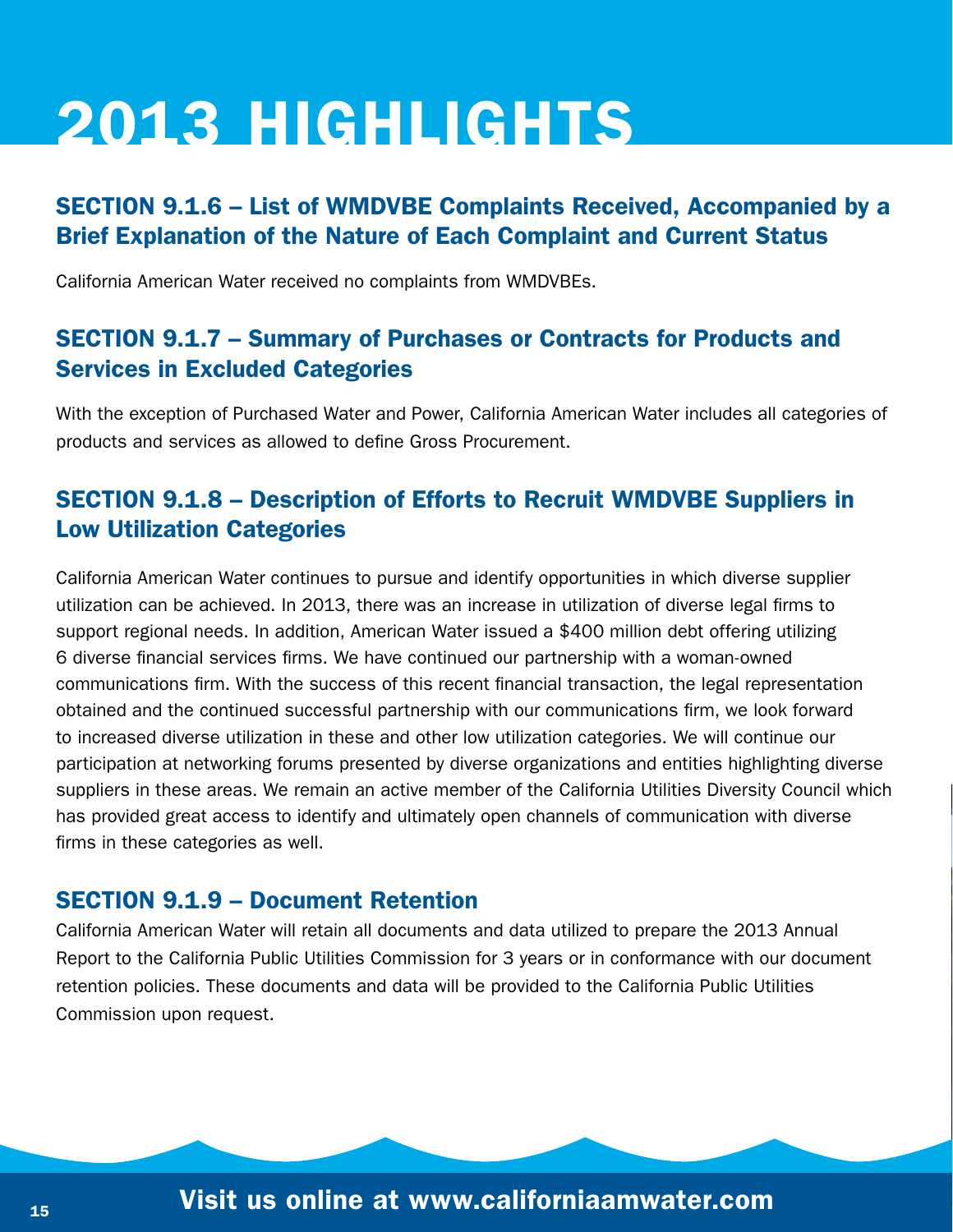We endeavor to continue the momentum for success within our Supplier Diversity Program in 2014. We have strong executive sponsorship both regionally and nationally. The success achieved in California American Water's Supplier Diversity Program has been recognized by our corporate office. In 2014, we will appoint a National Supplier Diversity Program Manager with specific responsibility to heighten visibility of our American Water supplier diversity objective and achieve tangible, successful results across the American Water Enterprise. Effective January 1, 2014, we have introduced our Mentor Protégé Pilot Program in partnership with other California Class A Water Utilities in compliance with the requirement for Technical Assistance and Capacity Building for diverse suppliers, provided in General Order 156. We will continue to build a strong administrative foundation to support all components for maintaining a successful and sustainable Supplier Diversity Program.

California American Water employees Mark Duchesne, Construction Inspector; Austin Peterson, Senior Project Manager Engineering; Deana Donohue, Manager Project Delivery Engineering

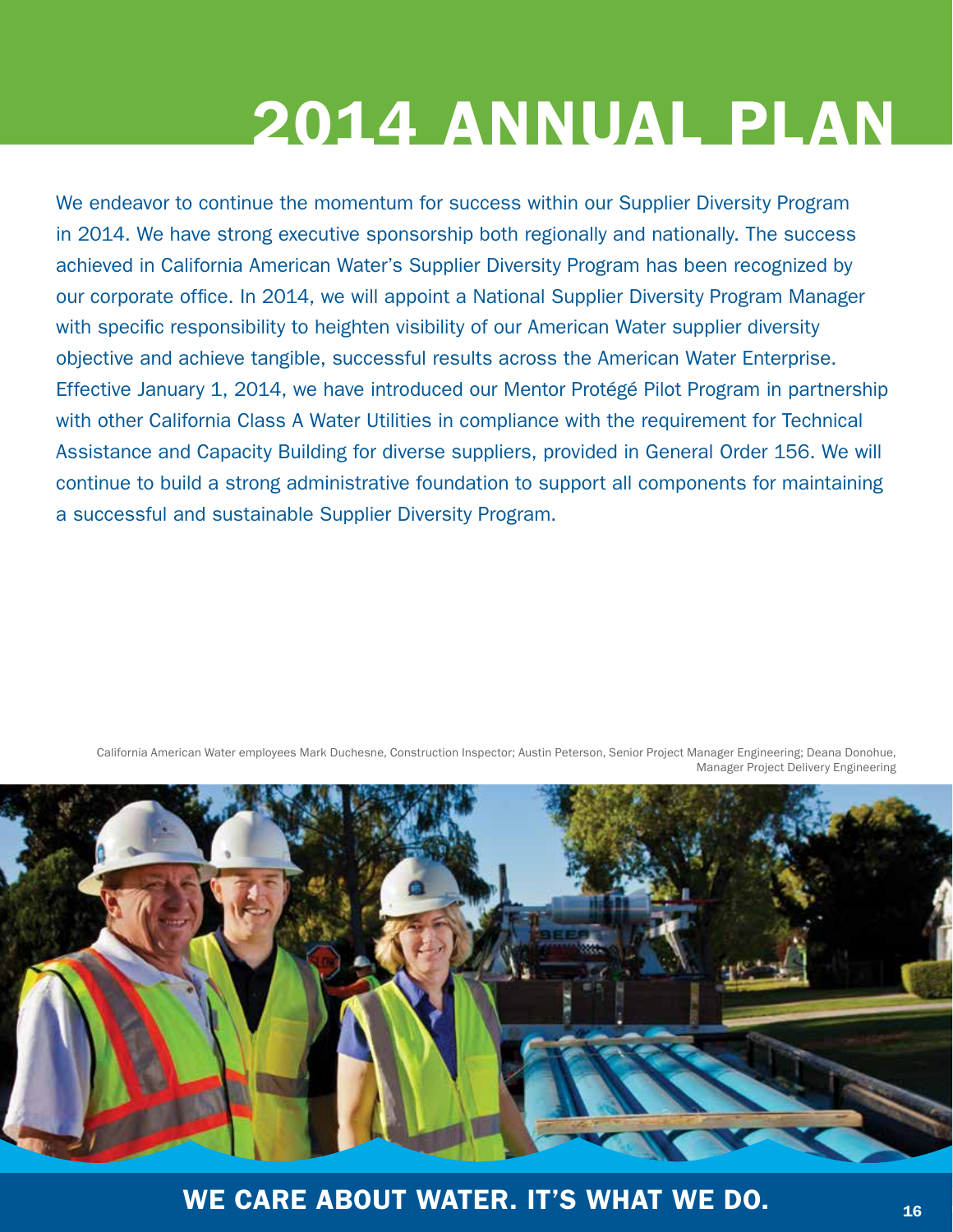#### SECTION 10.1.1 – WMDVBE Short, Mid and Long Term Goals

The success of 2013 diverse spend compels us to strive beyond the numbers. With our diligent efforts to promote, educate and invite our Prime Contractors into our supplier diversity objectives, we anticipate more opportunities for diverse suppliers to join our supply chain and increase their foundation for success. In addition, we will look internally at our existing relationships with diverse suppliers to determine additional potential for growth and development. This will not only help us achieve stated goals, but will also help strengthen the economies of the customers which we serve. Finally, we will continue to educate our staff internally on all aspects of supplier diversity to ensure that they are knowledgeable and attentive to areas in which we may increase diverse supplier utilization. Our short, mid and long term goals are presented below:

| <b>CATEGORY</b>                                    | <b>SHORT TERM</b><br>2014 | <b>MID TERM</b><br>2016 | <b>LONG TERM</b><br>2019 |
|----------------------------------------------------|---------------------------|-------------------------|--------------------------|
| <b>Minority Business Enterprise (MBE)</b>          | 15%                       | 15%                     | 15%                      |
| <b>Women Business Enterprise (WBE)</b>             | 5%                        | 5%                      | 5%                       |
| <b>Disabled Veteran Business Enterprise (DVBE)</b> | 1.5%                      | 1.5%                    | 1.5%                     |

California American Water employees Mariano Garcia, Electrician & Al Amini, Electrician; Michael Hannon & Jared Silvas, Distribution Operators

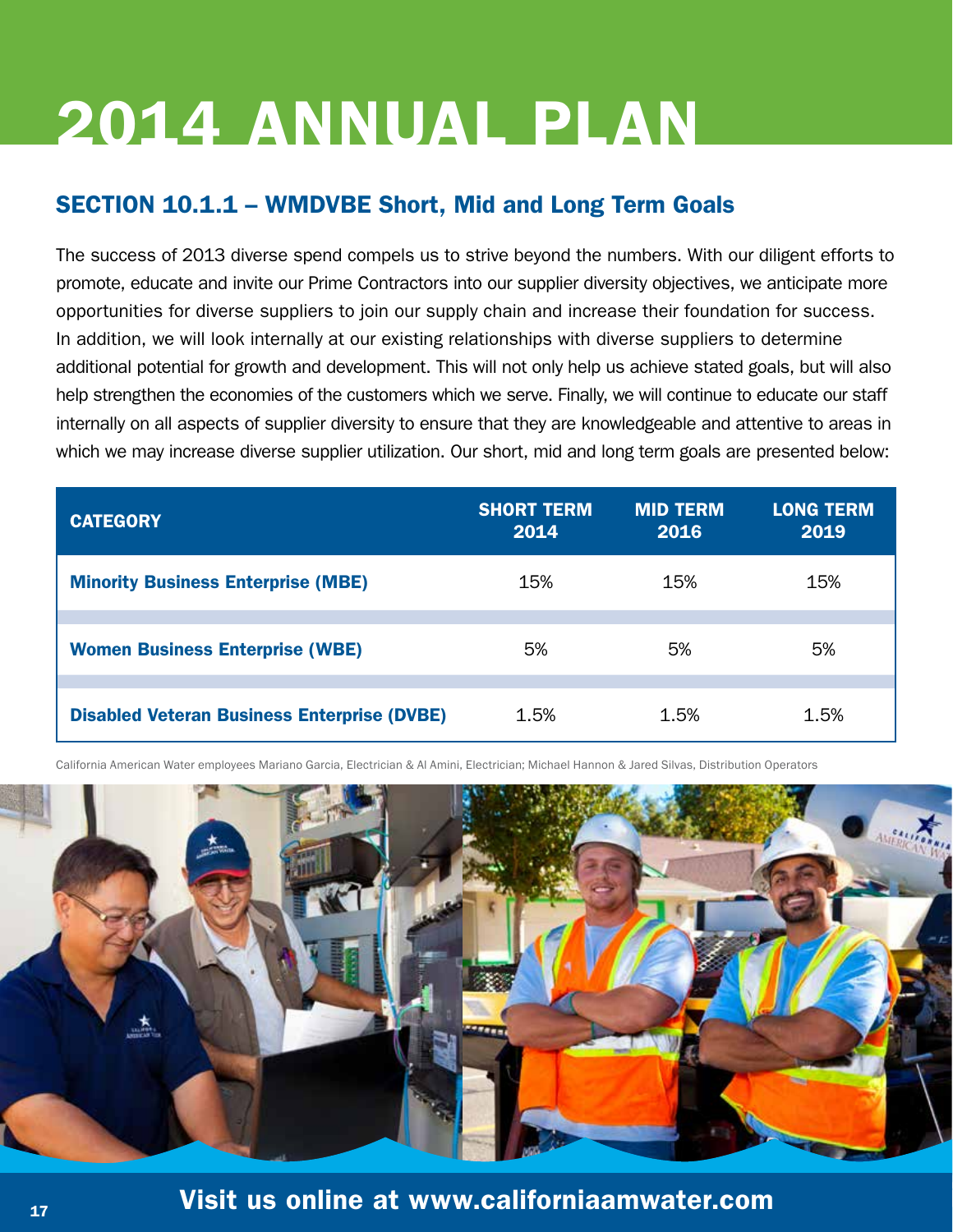#### SECTION 10.1.2 – Planned Internal/External Activities

California American Water will continue to provide education and assistance to all internal stakeholders to support the business case for supplier diversity. This will include invitations to supplier diversity events to meet and network with diverse suppliers that could potentially receive an invitation to bid on California American Water opportunities. We will continue all participation, networking, sponsorship and attendance at diverse events to highlight our visibility and commitment as an active partner and supporter for diversity and inclusion. We will continue to look for diverse suppliers that can accomplish our mission to be innovative, cost efficient and provide value added services to the customer base we serve.

#### PLANNED INTERNAL ACTIVITIES

- $\blacktriangleright$  Hold frequent meetings with internal stakeholders to identify opportunities for diverse supplier inclusion at the onset of project discussion.
- **> Provide education and development of Mentor Protégé Pilot Program guidelines to internal** resources which have existing or potential buyer/supplier relationships.
- **Sponsor a diversity forum** to assist one operational area of California American Water meet its supplier diversity objectives.

#### PLANNED EXTERNAL ACTIVITIES

- Expand Supplier Diversity Best Practices Knowledge via attendance at supplier diversity training forums, initiatives and events.
- $\triangleright$  Continue participation at Joint Utility meetings.
- **Provide continued participation, support and sponsorship** (as appropriate) to diverse organizations seeking to partner with California American Water.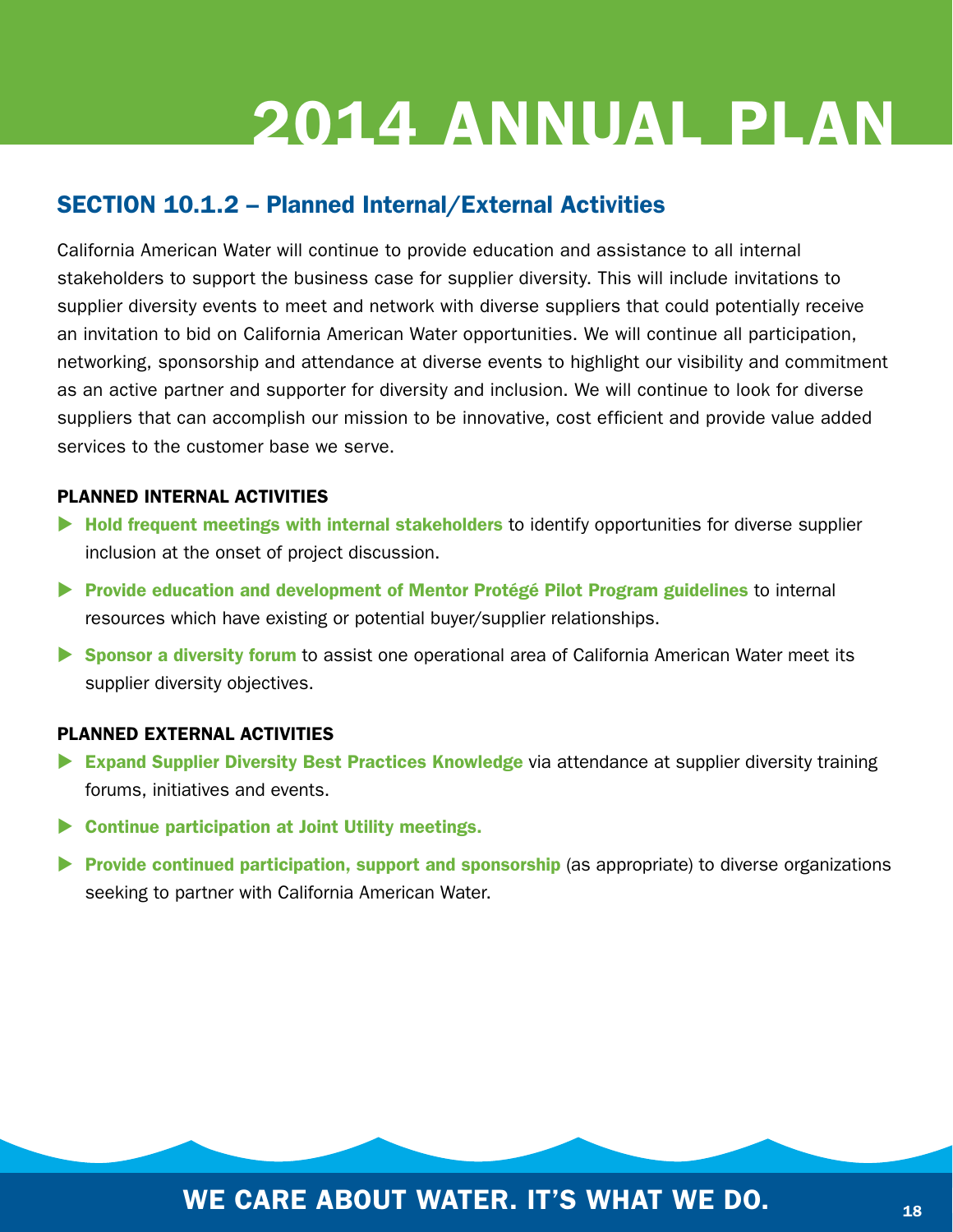#### SECTION 10.1.3 – Plans to Seek and Recruit WMDVBE Suppliers in Underutilized Areas (Financial, Legal, etc.)

California American Water is encouraged by the partnership and diverse utilization success of Legal and Financial services, both regionally (California American Water) and nationally (American Water) in 2013. We will continue to seek and recruit those entities which meet our core objective to maintain and supply services that are cost efficient and sustainable for our customer base. We will actively search to network with diverse organizations specific to these services to promote our Diversity and Inclusion commitment and learn the capabilities of these firms to represent us in the water utility industry. We are hopeful that we will be able to increase the results seen in 2013.

#### SECTION 10.1.4 – Plans to Seek and Recruit WMDVBE Suppliers for Excluded Categories

California American Water is unaware of any WMDVBE supplier able to supply the volume of water needed to sufficiently provide service to our customers and meet all regulatory requirements for doing so. If there are diverse suppliers that are providing high volume services in this area and are knowledgeable of regulatory compliance for water delivery, we would welcome an introduction and discussion.

#### SECTION 10.1.5 – Planned Subcontracting Opportunities

With the implementation of the California American Water Second Tier Subcontracting Program, we will encourage all Prime Contractors to seek to understand our supplier diversity objectives and assist us in meeting them. We will be a resource, as needed, to help identify and introduce Prime Contractors to potential diverse subcontractors for contracts to be awarded in 2014. We will maintain a frequent reporting and dialogue sequence to capture Second Tier diverse spend and ensure Second Tier diverse subcontracting compliance guidelines are appropriately followed.

#### SECTION 10.1.6 – Program Compliance

California American Water is committed to meet all Supplier Diversity Program compliance areas set forth both internally and by the California Public Utilities Commission. We will hold ourselves to a high level of integrity as we create and develop administrative processes to successfully assist diverse suppliers and our internal stakeholders in building quality relationships and providing the best quality of products and services to our customers.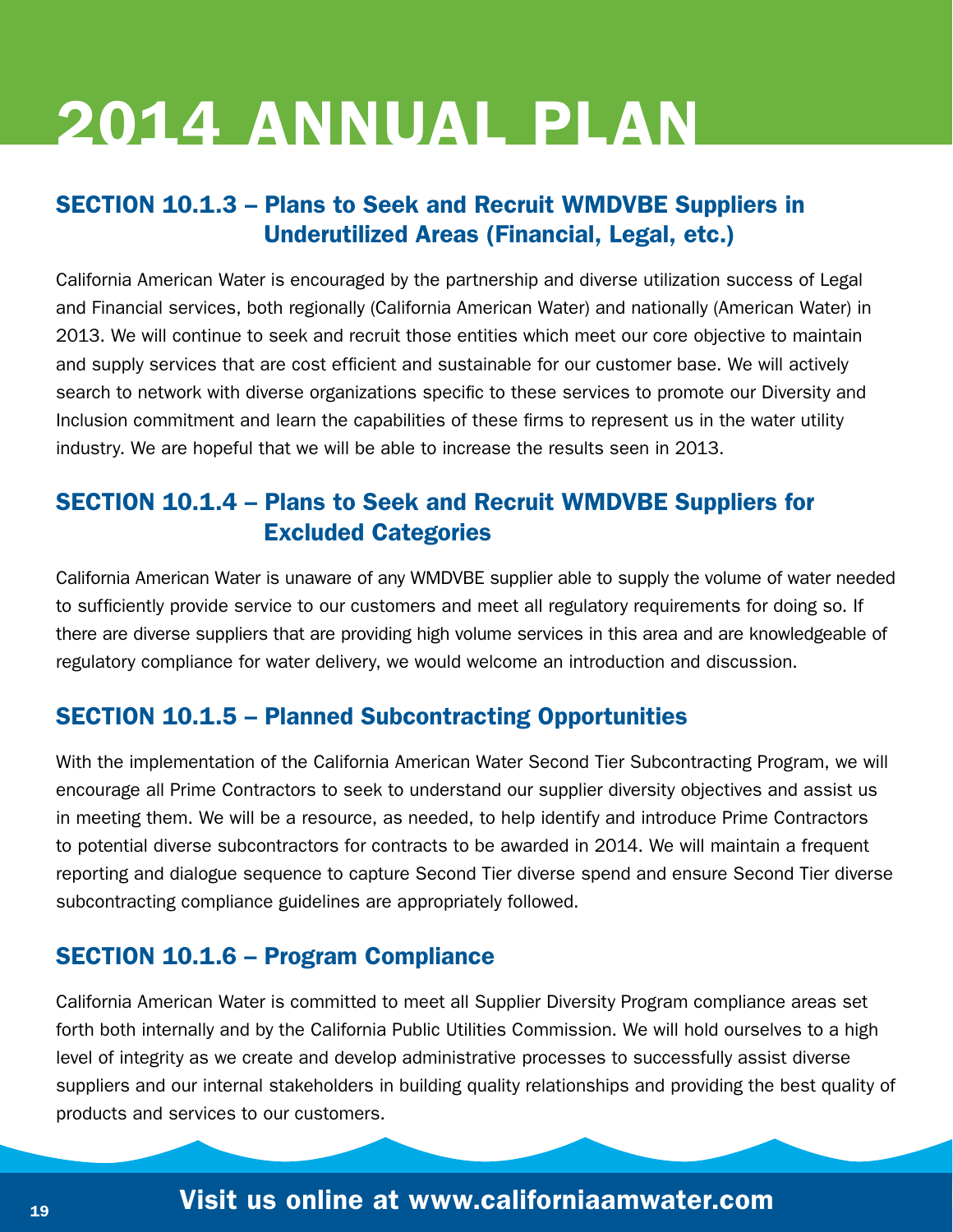## GOVERNANCE

California American Water is also proud to demonstrate our leadership and commitment to diversity and inclusion in the area of governance. Our board is 50% female and 50% Hispanic and African American.

- $\star$  Mr. Walter Lynch American Water
- $\star$  Mr. Robert MacLean President, California American Water
- $\star$  Sen. Kevin Murray (ret.) Retired California State Senator, 26th District
- Cheryl Norton President, Kentucky American Water
- $\star$  Ms. Kellye Walker American Water
- **★ Hon. Blanca Estela Zarazúa De Leon** Honorary Consul to Mexico